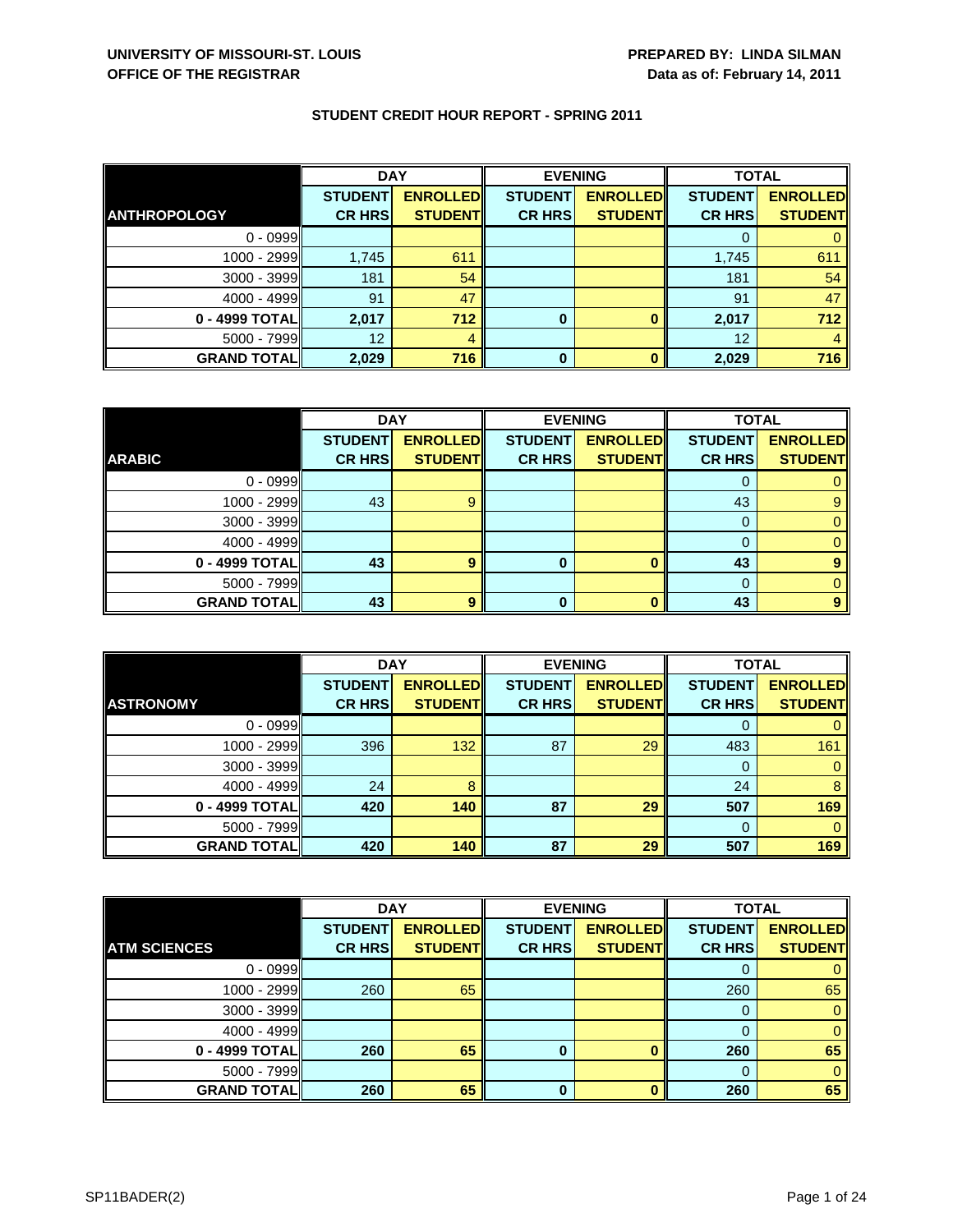|                    | <b>DAY</b>     |                 | <b>EVENING</b> |                 | <b>TOTAL</b>   |                 |
|--------------------|----------------|-----------------|----------------|-----------------|----------------|-----------------|
|                    | <b>STUDENT</b> | <b>ENROLLED</b> | <b>STUDENT</b> | <b>ENROLLED</b> | <b>STUDENT</b> | <b>ENROLLED</b> |
| <b>BIOLOGY</b>     | <b>CR HRS</b>  | <b>STUDENT</b>  | <b>CR HRS</b>  | <b>STUDENT</b>  | <b>CR HRS</b>  | <b>STUDENT</b>  |
| $0 - 0999$         |                |                 |                |                 |                |                 |
| $1000 - 2999$      | 2,765          | 818             | 585            | 173             | 3,350          | 991             |
| 3000 - 3999        | 363            | 132             | 166            | 60              | 529            | 192             |
| $4000 - 4999$      | 712            | 252             | 139            | 51              | 851            | 303             |
| 0 - 4999 TOTAL     | 3,840          | 1,202           | 890            | 284             | 4,730          | 1,486           |
| 5000 - 7999        | 566            | 211             |                |                 | 566            | 211             |
| <b>GRAND TOTAL</b> | 4,406          | 1,413           | 890            | 284             | 5,296          | 1,697           |

|                    | <b>DAY</b>     |                  | <b>EVENING</b> |                 | <b>TOTAL</b>   |                 |
|--------------------|----------------|------------------|----------------|-----------------|----------------|-----------------|
|                    | <b>STUDENT</b> | <b>ENROLLEDI</b> | <b>STUDENT</b> | <b>ENROLLED</b> | <b>STUDENT</b> | <b>ENROLLED</b> |
| <b>CHEMISTRY</b>   | <b>CR HRS</b>  | <b>STUDENT</b>   | <b>CR HRS</b>  | <b>STUDENT</b>  | <b>CR HRS</b>  | <b>STUDENT</b>  |
| $0 - 0999$         |                |                  |                |                 | 0              | 0               |
| 1000 - 2999        | 1,798          | 438              | 445            | 135             | 2,243          | 573             |
| $3000 - 3999$      | 109            | 54               | 117            | 39              | 226            | 93              |
| $4000 - 4999$      | 109            | 44               | 157            | 55              | 266            | 99              |
| 0 - 4999 TOTAL     | 2,016          | 536              | 719            | 229             | 2,735          | 765             |
| $5000 - 7999$      | 386            | 184              |                |                 | 386            | 184             |
| <b>GRAND TOTAL</b> | 2,402          | 720              | 719            | 229             | 3,121          | 949             |

|                     | <b>DAY</b>     |                 |                | <b>EVENING</b>  | <b>TOTAL</b>   |                 |
|---------------------|----------------|-----------------|----------------|-----------------|----------------|-----------------|
|                     | <b>STUDENT</b> | <b>ENROLLED</b> | <b>STUDENT</b> | <b>ENROLLED</b> | <b>STUDENT</b> | <b>ENROLLED</b> |
| <b>CHINESE</b>      | <b>CR HRS</b>  | <b>STUDENT</b>  | <b>CR HRS</b>  | <b>STUDENT</b>  | <b>CR HRS</b>  | <b>STUDENT</b>  |
| $0 - 0999$          |                |                 |                |                 | O              |                 |
| $1000 - 2999$       | 81             | 17              |                |                 | 81             | 17              |
| $3000 - 3999$       |                |                 |                |                 | 0              |                 |
| $4000 - 4999$       |                |                 |                |                 | 0              |                 |
| 0 - 4999 TOTAL      | 81             | 17              | 0              |                 | 81             | 17              |
| $5000 - 7999$       |                |                 |                |                 | $\Omega$       |                 |
| <b>GRAND TOTALI</b> | 81             | 17              | 0              |                 | 81             | 17              |

|                         | <b>DAY</b>     |                  | <b>EVENING</b> |                 | <b>TOTAL</b>   |                 |
|-------------------------|----------------|------------------|----------------|-----------------|----------------|-----------------|
|                         | <b>STUDENT</b> | <b>ENROLLEDI</b> | <b>STUDENT</b> | <b>ENROLLED</b> | <b>STUDENT</b> | <b>ENROLLED</b> |
| <b>COMPUTER SCIENCE</b> | <b>CR HRS</b>  | <b>STUDENT</b>   | <b>CR HRS</b>  | <b>STUDENT</b>  | <b>CR HRS</b>  | <b>STUDENT</b>  |
| $0 - 0999$              |                |                  |                |                 | O              | 0               |
| 1000 - 2999             | 333            | 111              | 312            | 104             | 645            | 215             |
| $3000 - 3999$           | 129            | 43               |                |                 | 129            | 43              |
| $4000 - 4999$           | 105            | 35               | 135            | 45              | 240            | 80              |
| 0 - 4999 TOTAL          | 567            | 189              | 447            | 149             | 1,014          | 338             |
| $5000 - 7999$           | 174            | 58               |                |                 | 174            | 58              |
| <b>GRAND TOTAL</b>      | 741            | 247              | 447            | 149             | 1,188          | 396             |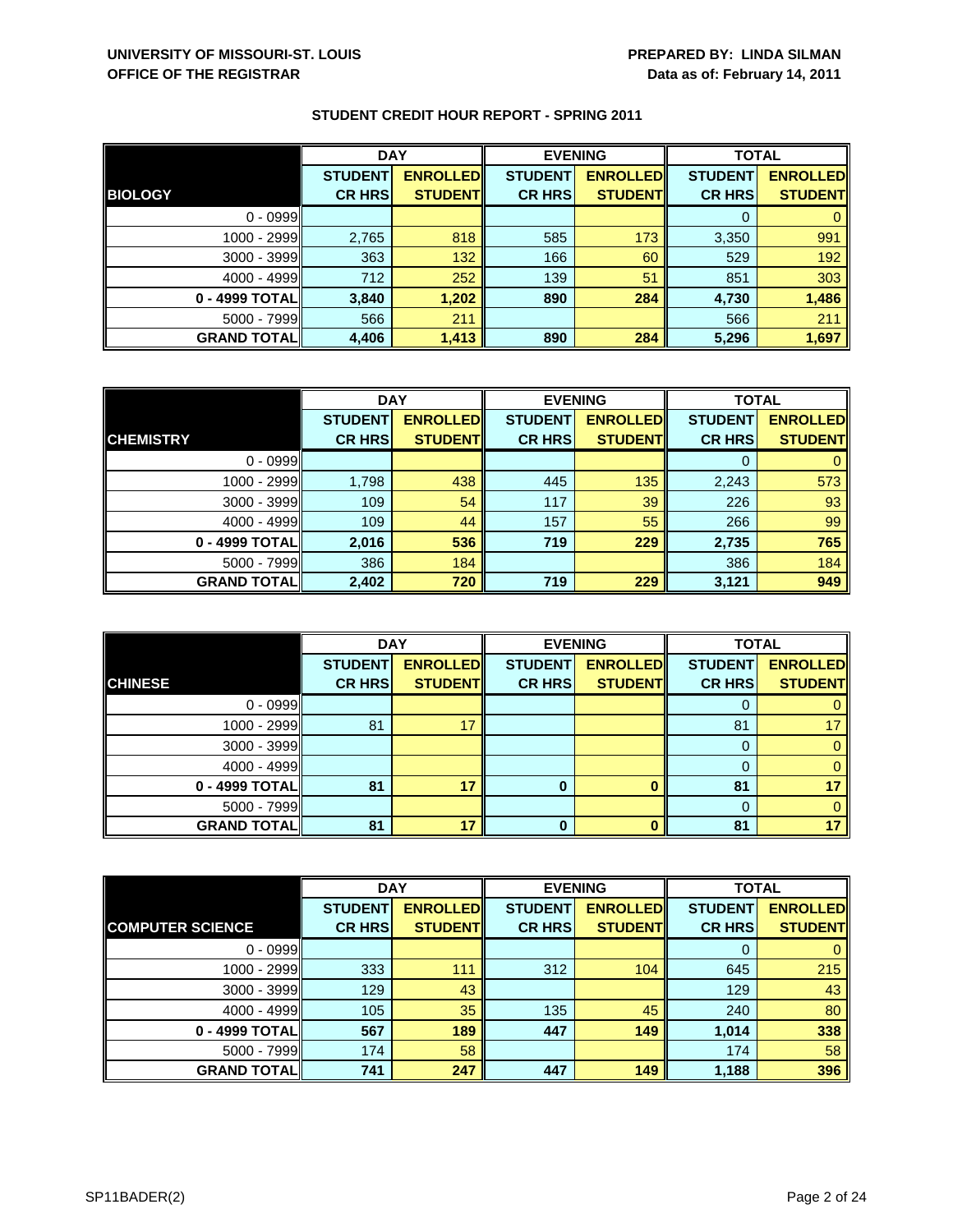|                         | <b>DAY</b>     |                 | <b>EVENING</b> |                 | <b>TOTAL</b>   |                 |
|-------------------------|----------------|-----------------|----------------|-----------------|----------------|-----------------|
|                         | <b>STUDENT</b> | <b>ENROLLED</b> | <b>STUDENT</b> | <b>ENROLLED</b> | <b>STUDENT</b> | <b>ENROLLED</b> |
| <b>CRIMINAL JUSTICE</b> | <b>CR HRS</b>  | <b>STUDENT</b>  | <b>CR HRS</b>  | <b>STUDENT</b>  | <b>CR HRS</b>  | <b>STUDENT</b>  |
| $0 - 0999$              |                |                 |                |                 |                |                 |
| $1000 - 2999$           | 2,606          | 855             | 387            | 129             | 2,993          | 984             |
| 3000 - 3999             | 526            | 173             |                |                 | 526            | 173             |
| $4000 - 4999$           | 516            | 172             | 69             | 23              | 585            | 195             |
| 0 - 4999 TOTAL          | 3,648          | 1,200           | 456            | 152             | 4,104          | 1,352           |
| $5000 - 7999$           | 355            | 115             |                |                 | 355            | 115             |
| <b>GRAND TOTAL</b>      | 4,003          | 1,315           | 456            | 152             | 4,459          | 1,467           |

|                    |                | <b>DAY</b>       |                | <b>EVENING</b>  | <b>TOTAL</b>   |                 |
|--------------------|----------------|------------------|----------------|-----------------|----------------|-----------------|
|                    | <b>STUDENT</b> | <b>ENROLLEDI</b> | <b>STUDENT</b> | <b>ENROLLED</b> | <b>STUDENT</b> | <b>ENROLLED</b> |
| <b>ECONOMICS</b>   | <b>CR HRS</b>  | <b>STUDENT</b>   | <b>CR HRS</b>  | <b>STUDENT</b>  | <b>CR HRS</b>  | <b>STUDENT</b>  |
| $0 - 0999$         |                |                  |                |                 | 0              | $\mathbf{0}$    |
| 1000 - 2999        | 1,470          | 506              | 321            | 107             | 1,791          | 613             |
| $3000 - 3999$      | 435            | 145              |                |                 | 435            | 145             |
| $4000 - 4999$      | 135            | 37               | 129            | 43              | 264            | 80              |
| 0 - 4999 TOTAL     | 2,040          | 688              | 450            | 150             | 2,490          | 838             |
| $5000 - 7999$      | 154            | 51               |                |                 | 154            | 51              |
| <b>GRAND TOTAL</b> | 2,194          | 739              | 450            | 150             | 2,644          | 889             |

|                     | <b>DAY</b>     |                 |                | <b>EVENING</b>  | <b>TOTAL</b>   |                 |
|---------------------|----------------|-----------------|----------------|-----------------|----------------|-----------------|
|                     | <b>STUDENT</b> | <b>ENROLLED</b> | <b>STUDENT</b> | <b>ENROLLED</b> | <b>STUDENT</b> | <b>ENROLLED</b> |
| <b>ENGLISH</b>      | <b>CR HRS</b>  | <b>STUDENT</b>  | <b>CR HRS</b>  | <b>STUDENT</b>  | <b>CR HRS</b>  | <b>STUDENT</b>  |
| $0 - 0999$          |                |                 |                |                 | 0              | $\mathbf{0}$    |
| 1000 - 2999         | 1,818          | 606             | 222            | 74              | 2,040          | 680             |
| $3000 - 3999$       | 2,548          | 850             | 465            | 155             | 3,013          | 1,005           |
| $4000 - 4999$       | 830            | 278             | 60             | 20              | 890            | 298             |
| 0 - 4999 TOTAL      | 5,196          | 1,734           | 747            | 249             | 5,943          | 1,983           |
| $5000 - 7999$       | 585            | 195             |                |                 | 585            | 195             |
| <b>GRAND TOTALI</b> | 5,781          | 1,929           | 747            | 249             | 6,528          | 2,178           |

|                            | <b>DAY</b>     |                 |                | <b>EVENING</b>  | <b>TOTAL</b>   |                 |
|----------------------------|----------------|-----------------|----------------|-----------------|----------------|-----------------|
| <b>ENGLISH AS A SECOND</b> | <b>STUDENT</b> | <b>ENROLLED</b> | <b>STUDENT</b> | <b>ENROLLED</b> | <b>STUDENT</b> | <b>ENROLLED</b> |
| <b>LANGUAGE</b>            | <b>CR HRS</b>  | <b>STUDENT</b>  | <b>CR HRS</b>  | <b>STUDENT</b>  | <b>CR HRS</b>  | <b>STUDENT</b>  |
| $0 - 0999$                 |                |                 |                |                 | O              |                 |
| 1000 - 2999                |                |                 |                |                 | 0              | 0               |
| $3000 - 3999$              | 93             | 31              |                |                 | 93             | 31              |
| $4000 - 4999$              | 282            | 94              |                |                 | 282            | 94              |
| 0 - 4999 TOTAL             | 375            | 125             | 0              |                 | 375            | 125             |
| $5000 - 7999$              | 10             | 5               |                |                 | 10             | 5               |
| <b>GRAND TOTAL</b>         | 385            | 130             | $\bf{0}$       |                 | 385            | 130             |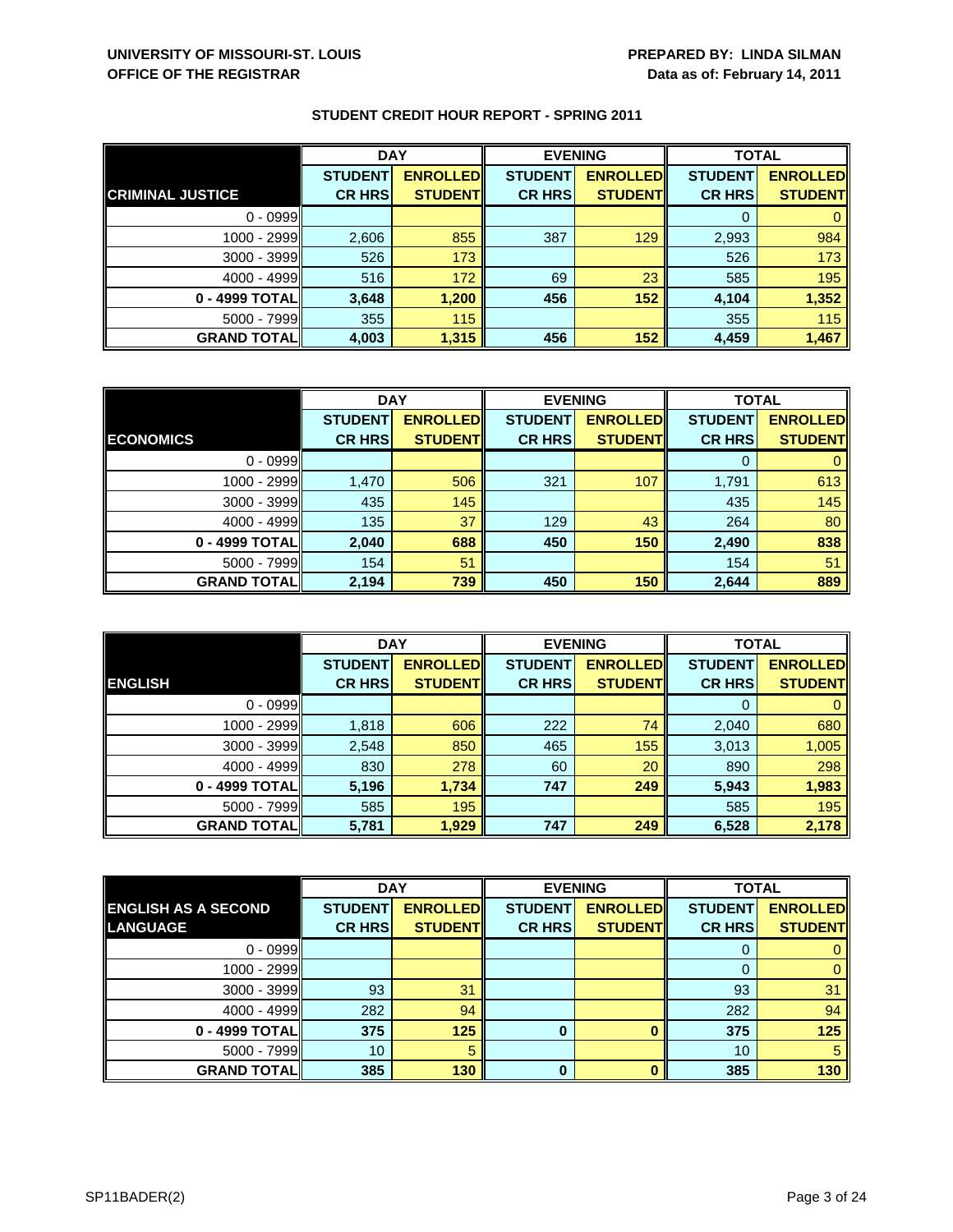|                         | <b>DAY</b>     |                 | <b>EVENING</b> |                 | <b>TOTAL</b>   |                 |
|-------------------------|----------------|-----------------|----------------|-----------------|----------------|-----------------|
|                         | <b>STUDENT</b> | <b>ENROLLED</b> | <b>STUDENT</b> | <b>ENROLLED</b> | <b>STUDENT</b> | <b>ENROLLED</b> |
| <b>FOREIGN LANGUAGE</b> | <b>CR HRS</b>  | <b>STUDENT</b>  | <b>CR HRS</b>  | <b>STUDENT</b>  | <b>CR HRS</b>  | <b>STUDENT</b>  |
| $0 - 0999$              |                |                 |                |                 |                |                 |
| $1000 - 2999$           |                |                 |                |                 | 3              |                 |
| $3000 - 3999$           |                |                 |                |                 |                |                 |
| $4000 - 4999$           |                |                 |                |                 |                |                 |
| 0 - 4999 TOTAL          |                |                 | 0              |                 |                |                 |
| $5000 - 7999$           |                |                 |                |                 |                |                 |
| <b>GRAND TOTAL</b>      |                |                 | 0              |                 |                |                 |

|                    | <b>DAY</b>     |                 |                | <b>EVENING</b>  | <b>TOTAL</b>   |                 |
|--------------------|----------------|-----------------|----------------|-----------------|----------------|-----------------|
|                    | <b>STUDENT</b> | <b>ENROLLED</b> | <b>STUDENT</b> | <b>ENROLLED</b> | <b>STUDENT</b> | <b>ENROLLED</b> |
| <b>FRENCH</b>      | <b>CR HRS</b>  | <b>STUDENT</b>  | <b>CR HRS</b>  | <b>STUDENT</b>  | <b>CR HRS</b>  | <b>STUDENT</b>  |
| $0 - 0999$         |                |                 |                |                 |                |                 |
| $1000 - 2999$      | 597            | 137             |                |                 | 597            | 137             |
| 3000 - 3999        | 42             | 14              |                |                 | 42             | 14              |
| $4000 - 4999$      | 18             | 6               |                |                 | 18             | 6               |
| 0 - 4999 TOTAL     | 657            | 157             | 0              |                 | 657            | 157             |
| $5000 - 7999$      | 9              | 3               |                |                 | -9             |                 |
| <b>GRAND TOTAL</b> | 666            | 160             | ŋ              |                 | 666            | 160             |

|                    |                                 | <b>DAY</b>                        |                                 | <b>EVENING</b>                    | <b>TOTAL</b>                    |                                   |
|--------------------|---------------------------------|-----------------------------------|---------------------------------|-----------------------------------|---------------------------------|-----------------------------------|
| <b>GEOGRAPHY</b>   | <b>STUDENT</b><br><b>CR HRS</b> | <b>ENROLLED</b><br><b>STUDENT</b> | <b>STUDENT</b><br><b>CR HRS</b> | <b>ENROLLED</b><br><b>STUDENT</b> | <b>STUDENT</b><br><b>CR HRS</b> | <b>ENROLLED</b><br><b>STUDENT</b> |
|                    |                                 |                                   |                                 |                                   |                                 |                                   |
| $0 - 0999$         |                                 |                                   |                                 |                                   |                                 |                                   |
| 1000 - 2999        |                                 |                                   |                                 |                                   |                                 |                                   |
| $3000 - 3999$      |                                 |                                   |                                 |                                   |                                 |                                   |
| $4000 - 4999$      |                                 |                                   |                                 |                                   | $\Omega$                        |                                   |
| 0 - 4999 TOTAL     |                                 |                                   |                                 | O                                 |                                 |                                   |
| $5000 - 7999$      |                                 |                                   |                                 |                                   |                                 |                                   |
| <b>GRAND TOTAL</b> |                                 |                                   | 0                               |                                   | 0                               |                                   |

|                    | <b>DAY</b>     |                 |                | <b>EVENING</b>  | <b>TOTAL</b>   |                 |
|--------------------|----------------|-----------------|----------------|-----------------|----------------|-----------------|
|                    | <b>STUDENT</b> | <b>ENROLLED</b> | <b>STUDENT</b> | <b>ENROLLED</b> | <b>STUDENT</b> | <b>ENROLLED</b> |
| <b>GEOLOGY</b>     | <b>CR HRS</b>  | <b>STUDENT</b>  | <b>CR HRS</b>  | <b>STUDENT</b>  | <b>CR HRS</b>  | <b>STUDENT</b>  |
| $0 - 0999$         |                |                 |                |                 | 0              | 0               |
| 1000 - 2999        | 518            | 152             | 82             | 24              | 600            | 176             |
| $3000 - 3999$      |                |                 |                |                 | 0              | $\mathbf{0}$    |
| $4000 - 4999$      |                |                 |                |                 | $\Omega$       | $\mathbf{0}$    |
| 0 - 4999 TOTAL     | 518            | 152             | 82             | 24              | 600            | 176             |
| $5000 - 7999$      |                |                 |                |                 | $\Omega$       | $\Omega$        |
| <b>GRAND TOTAL</b> | 518            | 152             | 82             | 24              | 600            | 176             |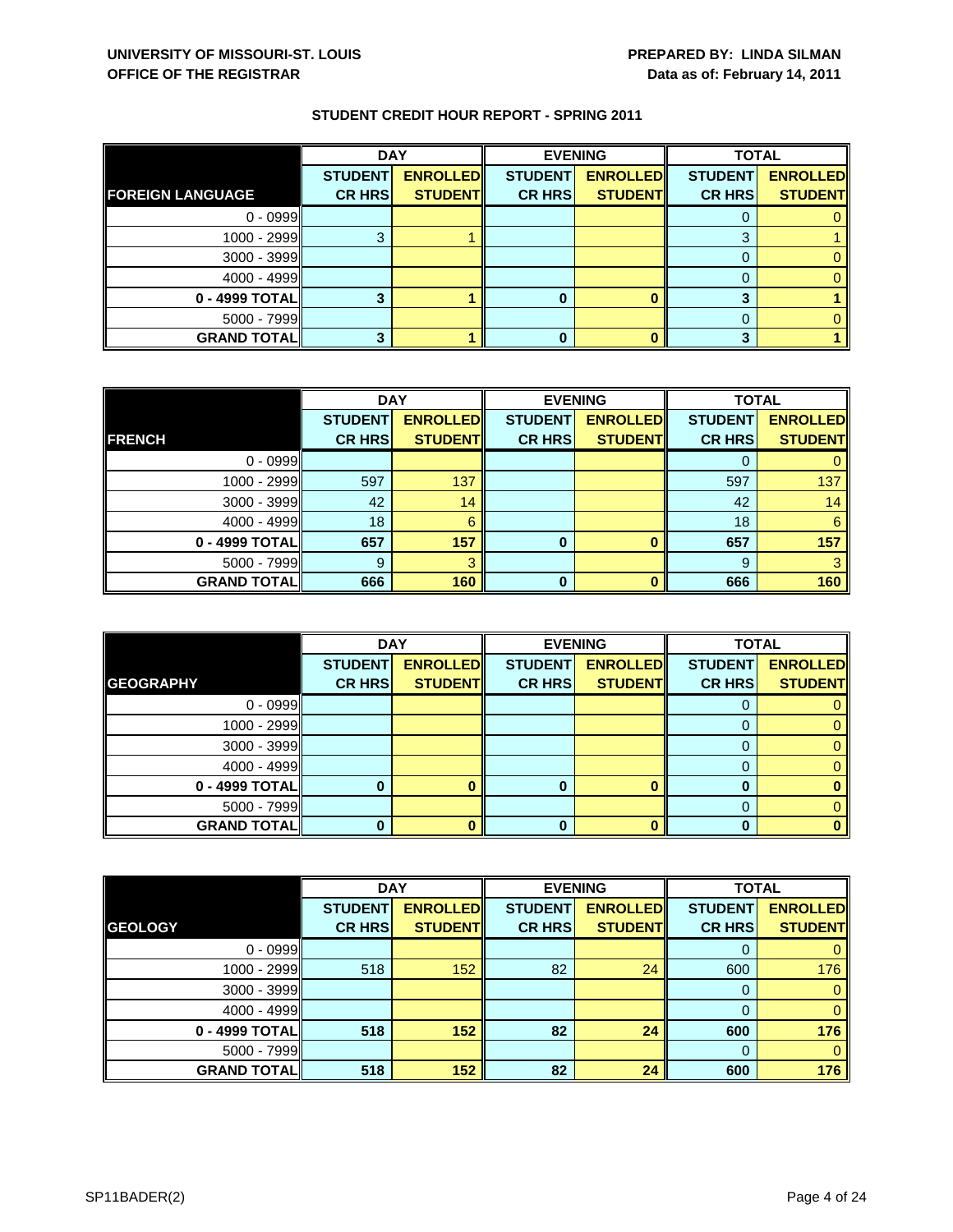|                    | <b>DAY</b>     |                 |                | <b>EVENING</b>  |                | <b>TOTAL</b>    |  |
|--------------------|----------------|-----------------|----------------|-----------------|----------------|-----------------|--|
|                    | <b>STUDENT</b> | <b>ENROLLED</b> | <b>STUDENT</b> | <b>ENROLLED</b> | <b>STUDENT</b> | <b>ENROLLED</b> |  |
| <b>GERMAN</b>      | <b>CR HRS</b>  | <b>STUDENT</b>  | <b>CR HRS</b>  | <b>STUDENT</b>  | <b>CR HRS</b>  | <b>STUDENT</b>  |  |
| $0 - 0999$         |                |                 |                |                 |                |                 |  |
| 1000 - 2999        | 257            | 59              |                |                 | 257            | 59              |  |
| 3000 - 3999        | 18             | 6               |                |                 | 18             | 6               |  |
| $4000 - 4999$      |                |                 |                |                 |                |                 |  |
| 0 - 4999 TOTAL     | 275            | 65              | 0              |                 | 275            | 65              |  |
| $5000 - 7999$      |                |                 |                |                 |                |                 |  |
| <b>GRAND TOTAL</b> | 275            | 65              | U              |                 | 275            | 65              |  |

|                    | <b>DAY</b>     |                 |                | <b>EVENING</b>  | <b>TOTAL</b>   |                 |
|--------------------|----------------|-----------------|----------------|-----------------|----------------|-----------------|
|                    | <b>STUDENT</b> | <b>ENROLLED</b> | <b>STUDENT</b> | <b>ENROLLED</b> | <b>STUDENT</b> | <b>ENROLLED</b> |
| <b>GERONTOLOGY</b> | <b>CR HRS</b>  | <b>STUDENT</b>  | <b>CR HRS</b>  | <b>STUDENT</b>  | <b>CR HRS</b>  | <b>STUDENT</b>  |
| $0 - 0999$         |                |                 |                |                 | $\Omega$       | 0               |
| 1000 - 2999        | 39             | 13              |                |                 | 39             | 13              |
| 3000 - 3999        |                |                 |                |                 | $\Omega$       | $\mathbf{0}$    |
| $4000 - 4999$      |                |                 |                |                 | 0              | $\mathbf{0}$    |
| 0 - 4999 TOTAL     | 39             | 13              | $\bf{0}$       |                 | 39             | 13              |
| $5000 - 7999$      | 138            | 46              |                |                 | 138            | 46              |
| <b>GRAND TOTAL</b> | 177            | 59              | 0              |                 | 177            | 59              |

|                             | <b>DAY</b>     |                 | <b>EVENING</b> |                 | <b>TOTAL</b>   |                 |
|-----------------------------|----------------|-----------------|----------------|-----------------|----------------|-----------------|
|                             | <b>STUDENT</b> | <b>ENROLLED</b> | <b>STUDENT</b> | <b>ENROLLED</b> | <b>STUDENT</b> | <b>ENROLLED</b> |
| <b>GREEK ANCIENT/MODERN</b> | <b>CR HRS</b>  | <b>STUDENT</b>  | <b>CR HRS</b>  | <b>STUDENT</b>  | <b>CR HRS</b>  | <b>STUDENT</b>  |
| $0 - 0999$                  |                |                 |                |                 | O              |                 |
| 1000 - 2999                 | 38             | 8               |                |                 | 38             | 8               |
| 3000 - 3999                 |                |                 |                |                 | 0              |                 |
| $4000 - 4999$               |                |                 |                |                 |                |                 |
| 0 - 4999 TOTAL              | 38             | 8               |                |                 | 38             |                 |
| $5000 - 7999$               |                |                 |                |                 |                |                 |
| <b>GRAND TOTALI</b>         | 38             |                 | 0              |                 | 38             |                 |

|                    | <b>DAY</b>     |                 |                | <b>EVENING</b>  | <b>TOTAL</b>   |                 |
|--------------------|----------------|-----------------|----------------|-----------------|----------------|-----------------|
|                    | <b>STUDENT</b> | <b>ENROLLED</b> | <b>STUDENT</b> | <b>ENROLLED</b> | <b>STUDENT</b> | <b>ENROLLED</b> |
| <b>HISTORY</b>     | <b>CR HRS</b>  | <b>STUDENT</b>  | <b>CR HRS</b>  | <b>STUDENT</b>  | <b>CR HRS</b>  | <b>STUDENT</b>  |
| $0 - 0999$         |                |                 |                |                 | 0              | $\mathbf{0}$    |
| 1000 - 2999        | 2,171          | 686             | 168            | 52              | 2,339          | 738             |
| 3000 - 3999        | 105            | 35              | 33             | 11              | 138            | 46              |
| $4000 - 4999$      | 151            | 43              | 45             | 15              | 196            | 58              |
| 0 - 4999 TOTAL     | 2,427          | 764             | 246            | 78              | 2,673          | 842             |
| $5000 - 7999$      | 564            | 165             |                |                 | 564            | 165             |
| <b>GRAND TOTAL</b> | 2,991          | 929             | 246            | 78              | 3,237          | 1,007           |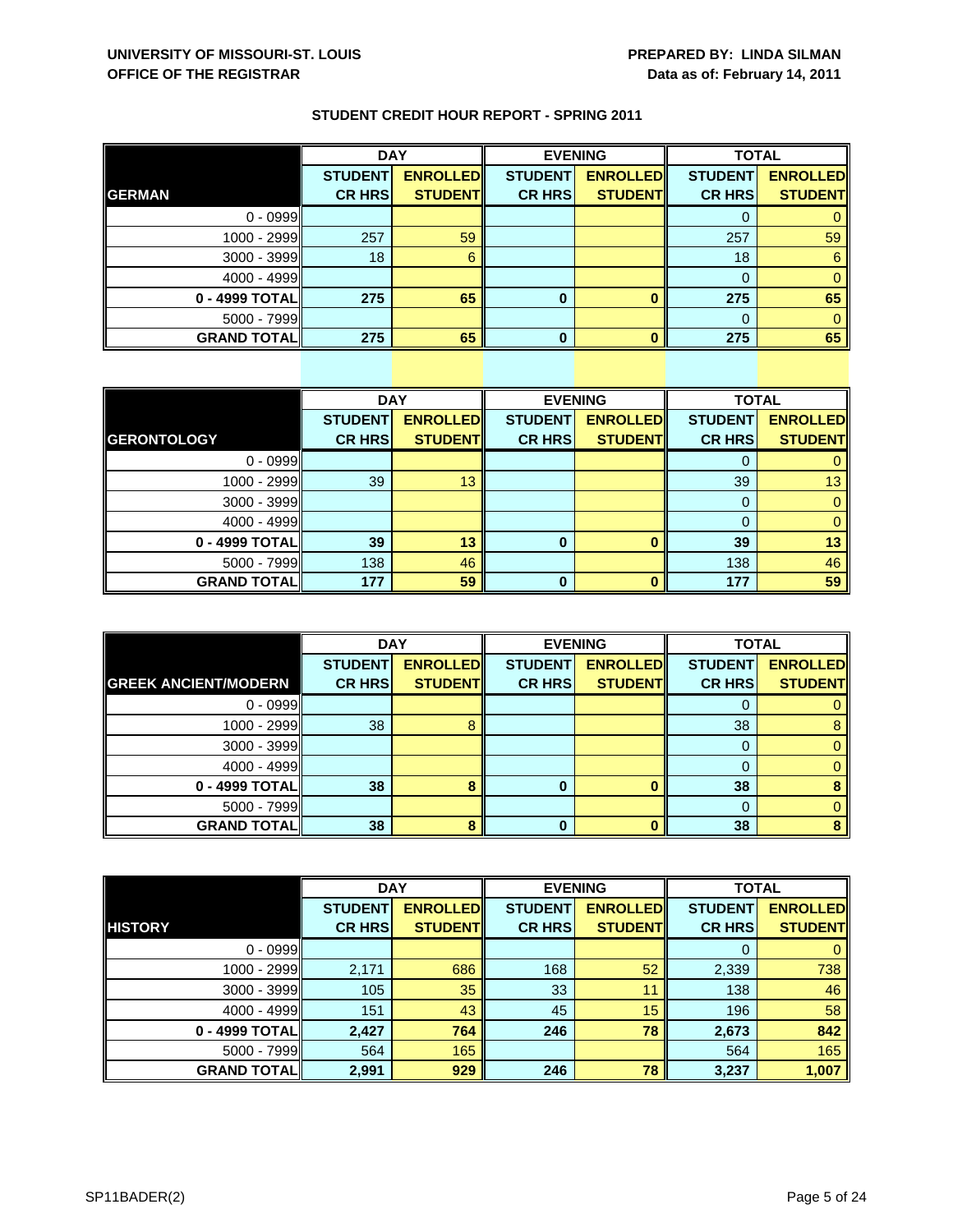|                    | <b>DAY</b>                      |                                   | <b>EVENING</b>                  |                                   | <b>TOTAL</b>                    |                                   |
|--------------------|---------------------------------|-----------------------------------|---------------------------------|-----------------------------------|---------------------------------|-----------------------------------|
| <b>HONORS</b>      | <b>STUDENT</b><br><b>CR HRS</b> | <b>ENROLLED</b><br><b>STUDENT</b> | <b>STUDENT</b><br><b>CR HRS</b> | <b>ENROLLED</b><br><b>STUDENT</b> | <b>STUDENT</b><br><b>CR HRS</b> | <b>ENROLLED</b><br><b>STUDENT</b> |
|                    |                                 |                                   |                                 |                                   |                                 |                                   |
| $0 - 0999$         |                                 |                                   |                                 |                                   |                                 |                                   |
| $1000 - 2999$      | 1,176                           | 392                               |                                 |                                   | 1,176                           | 392                               |
| 3000 - 3999        | 507                             | 169                               |                                 |                                   | 507                             | 169                               |
| $4000 - 4999$      | 141                             | 70                                |                                 |                                   | 141                             | 70                                |
| 0 - 4999 TOTAL     | 1,824                           | 631                               | $\bf{0}$                        |                                   | 1,824                           | 631                               |
| $5000 - 7999$      |                                 |                                   |                                 |                                   |                                 |                                   |
| <b>GRAND TOTAL</b> | 1,824                           | 631                               | $\bf{0}$                        | n                                 | 1,824                           | 631                               |

|                    | <b>DAY</b>     |                 | <b>EVENING</b> |                 | <b>TOTAL</b>   |                 |
|--------------------|----------------|-----------------|----------------|-----------------|----------------|-----------------|
|                    | <b>STUDENT</b> | <b>ENROLLED</b> | <b>STUDENT</b> | <b>ENROLLED</b> | <b>STUDENT</b> | <b>ENROLLED</b> |
| INTERDISCIPLINARY  | <b>CR HRS</b>  | <b>STUDENT</b>  | <b>CR HRS</b>  | <b>STUDENT</b>  | <b>CR HRS</b>  | <b>STUDENT</b>  |
| $0 - 0999$         |                |                 |                |                 |                | 0               |
| 1000 - 2999        | 34             | 34              |                |                 | 34             | 34              |
| $3000 - 3999$      |                |                 |                |                 | 0              | $\mathbf{0}$    |
| 4000 - 4999        |                |                 |                |                 | 0              | $\mathbf{0}$    |
| 0 - 4999 TOTAL     | 34             | 34              | 0              |                 | 34             | 34              |
| $5000 - 7999$      |                |                 |                |                 | 0              | $\mathbf{0}$    |
| <b>GRAND TOTAL</b> | 34             | 34              | ŋ              |                 | 34             | 34              |

|                    | <b>DAY</b>     |                 |                | <b>EVENING</b>  | <b>TOTAL</b>   |                 |
|--------------------|----------------|-----------------|----------------|-----------------|----------------|-----------------|
|                    | <b>STUDENT</b> | <b>ENROLLED</b> | <b>STUDENT</b> | <b>ENROLLED</b> | <b>STUDENT</b> | <b>ENROLLED</b> |
| <b>ITALIAN</b>     | <b>CR HRS</b>  | <b>STUDENT</b>  | <b>CR HRS</b>  | <b>STUDENT</b>  | <b>CR HRS</b>  | <b>STUDENT</b>  |
| $0 - 0999$         |                |                 |                |                 |                |                 |
| 1000 - 2999        |                |                 |                |                 |                |                 |
| $3000 - 3999$      |                |                 |                |                 |                |                 |
| $4000 - 4999$      |                |                 |                |                 |                |                 |
| 0 - 4999 TOTAL     |                |                 |                |                 |                |                 |
| $5000 - 7999$      |                |                 |                |                 |                |                 |
| <b>GRAND TOTAL</b> |                |                 | 0              |                 | $\bf{0}$       |                 |

|                    | <b>DAY</b>     |                 |                | <b>EVENING</b>  | <b>TOTAL</b>   |                 |
|--------------------|----------------|-----------------|----------------|-----------------|----------------|-----------------|
|                    | <b>STUDENT</b> | <b>ENROLLED</b> | <b>STUDENT</b> | <b>ENROLLED</b> | <b>STUDENT</b> | <b>ENROLLED</b> |
| <b>JAPANESE</b>    | <b>CR HRS</b>  | <b>STUDENT</b>  | <b>CR HRS</b>  | <b>STUDENT</b>  | <b>CR HRS</b>  | <b>STUDENT</b>  |
| $0 - 0999$         |                |                 |                |                 |                | 0               |
| 1000 - 2999        | 167            | 35              |                |                 | 167            | 35              |
| $3000 - 3999$      | 18             | 6               |                |                 | 18             | 6               |
| $4000 - 4999$      |                |                 |                |                 |                |                 |
| $0 - 4999$ TOTAL   | 186            | 42              | 0              |                 | 186            | 42              |
| $5000 - 7999$      |                |                 |                |                 | $\Omega$       | $\mathbf{0}$    |
| <b>GRAND TOTAL</b> | 186            | 42              | $\Omega$       |                 | 186            | 42              |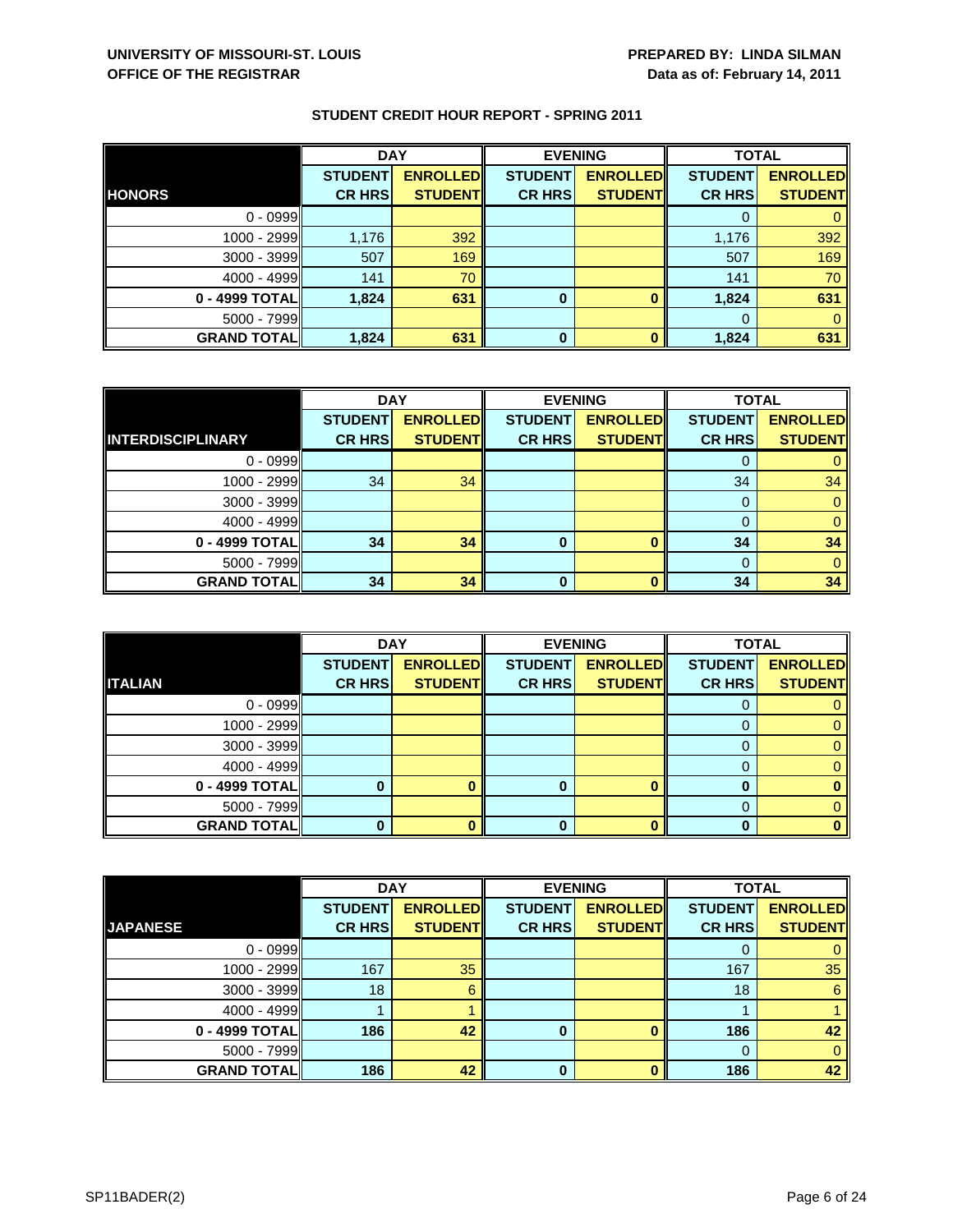|                    | <b>DAY</b>     |                 | <b>EVENING</b> |                 | <b>TOTAL</b>   |                 |
|--------------------|----------------|-----------------|----------------|-----------------|----------------|-----------------|
|                    | <b>STUDENT</b> | <b>ENROLLED</b> | <b>STUDENT</b> | <b>ENROLLED</b> | <b>STUDENT</b> | <b>ENROLLED</b> |
| <b>LATIN</b>       | <b>CR HRS</b>  | <b>STUDENT</b>  | <b>CR HRS</b>  | <b>STUDENT</b>  | <b>CR HRS</b>  | <b>STUDENT</b>  |
| $0 - 0999$         |                |                 |                |                 |                |                 |
| 1000 - 2999        | 66             | 14              |                |                 | 66             | 14              |
| 3000 - 3999        |                |                 |                |                 |                |                 |
| $4000 - 4999$      |                |                 |                |                 |                |                 |
| 0 - 4999 TOTAL     | 66             | 14              | 0              |                 | 66             | 14              |
| $5000 - 7999$      |                |                 |                |                 |                |                 |
| <b>GRAND TOTAL</b> | 66             | 14              | 0              |                 | 66             | 14              |

|                    | <b>DAY</b>     |                 |                | <b>EVENING</b>  |                | <b>TOTAL</b>    |  |
|--------------------|----------------|-----------------|----------------|-----------------|----------------|-----------------|--|
|                    | <b>STUDENT</b> | <b>ENROLLED</b> | <b>STUDENT</b> | <b>ENROLLED</b> | <b>STUDENT</b> | <b>ENROLLED</b> |  |
| <b>MATHEMATICS</b> | <b>CR HRS</b>  | <b>STUDENT</b>  | <b>CR HRS</b>  | <b>STUDENT</b>  | <b>CR HRS</b>  | <b>STUDENT</b>  |  |
| $0 - 0999$         | 117            | 39              | 39             | 13              | 156            | 52              |  |
| 1000 - 2999        | 4,294          | 1,342           | 1,644          | 498             | 5,938          | 1,840           |  |
| $3000 - 3999$      | 96             | 32              |                |                 | 96             | 32              |  |
| $4000 - 4999$      | 333            | 111             | 180            | 60              | 513            | 171             |  |
| 0 - 4999 TOTAL     | 4,840          | 1,524           | 1,863          | 571             | 6,703          | 2,095           |  |
| $5000 - 7999$      | 62             | 23              |                |                 | 62             | 23              |  |
| <b>GRAND TOTAL</b> | 4,902          | 1,547           | 1,863          | 571             | 6,765          | 2,118           |  |

|                    | <b>DAY</b>                      |                                    |                                 | <b>EVENING</b>                    | <b>TOTAL</b>                    |                                   |
|--------------------|---------------------------------|------------------------------------|---------------------------------|-----------------------------------|---------------------------------|-----------------------------------|
| <b>PHILOSOPHY</b>  | <b>STUDENT</b><br><b>CR HRS</b> | <b>ENROLLED</b><br><b>STUDENTI</b> | <b>STUDENT</b><br><b>CR HRS</b> | <b>ENROLLED</b><br><b>STUDENT</b> | <b>STUDENT</b><br><b>CR HRS</b> | <b>ENROLLED</b><br><b>STUDENT</b> |
|                    |                                 |                                    |                                 |                                   |                                 |                                   |
| $0 - 0999$         |                                 |                                    |                                 |                                   | O                               |                                   |
| $1000 - 2999$      | 2,601                           | 867                                | 168                             | 56                                | 2,769                           | 923                               |
| 3000 - 3999        | 417                             | 139                                |                                 |                                   | 417                             | 139                               |
| $4000 - 4999$      | 252                             | 84                                 |                                 |                                   | 252                             | 84                                |
| 0 - 4999 TOTALI    | 3,270                           | 1,090                              | 168                             | 56                                | 3,438                           | 1,146                             |
| $5000 - 7999$      | 165                             | 55                                 |                                 |                                   | 165                             | 55                                |
| <b>GRAND TOTAL</b> | 3,435                           | 1,145                              | 168                             | 56                                | 3,603                           | 1,201                             |

|                    | <b>DAY</b>     |                 |                | <b>EVENING</b>  | <b>TOTAL</b>   |                 |
|--------------------|----------------|-----------------|----------------|-----------------|----------------|-----------------|
|                    | <b>STUDENT</b> | <b>ENROLLED</b> | <b>STUDENT</b> | <b>ENROLLED</b> | <b>STUDENT</b> | <b>ENROLLED</b> |
| <b>PHYSICS</b>     | <b>CR HRS</b>  | <b>STUDENT</b>  | <b>CR HRS</b>  | <b>STUDENT</b>  | <b>CR HRS</b>  | <b>STUDENT</b>  |
| $0 - 0999$         |                |                 |                |                 | 0              | 0               |
| 1000 - 2999        | 671            | 161             | 379            | 84              | 1,050          | 245             |
| $3000 - 3999$      | 88             | 30              |                |                 | 88             | 30              |
| $4000 - 4999$      | 58             | 20              |                |                 | 58             | 20              |
| 0 - 4999 TOTAL     | 817            | 211             | 379            | 84              | 1,196          | 295             |
| $5000 - 7999$      | 112            | 41              |                |                 | 112            | 41              |
| <b>GRAND TOTAL</b> | 929            | 252             | 379            | 84              | 1,308          | 336             |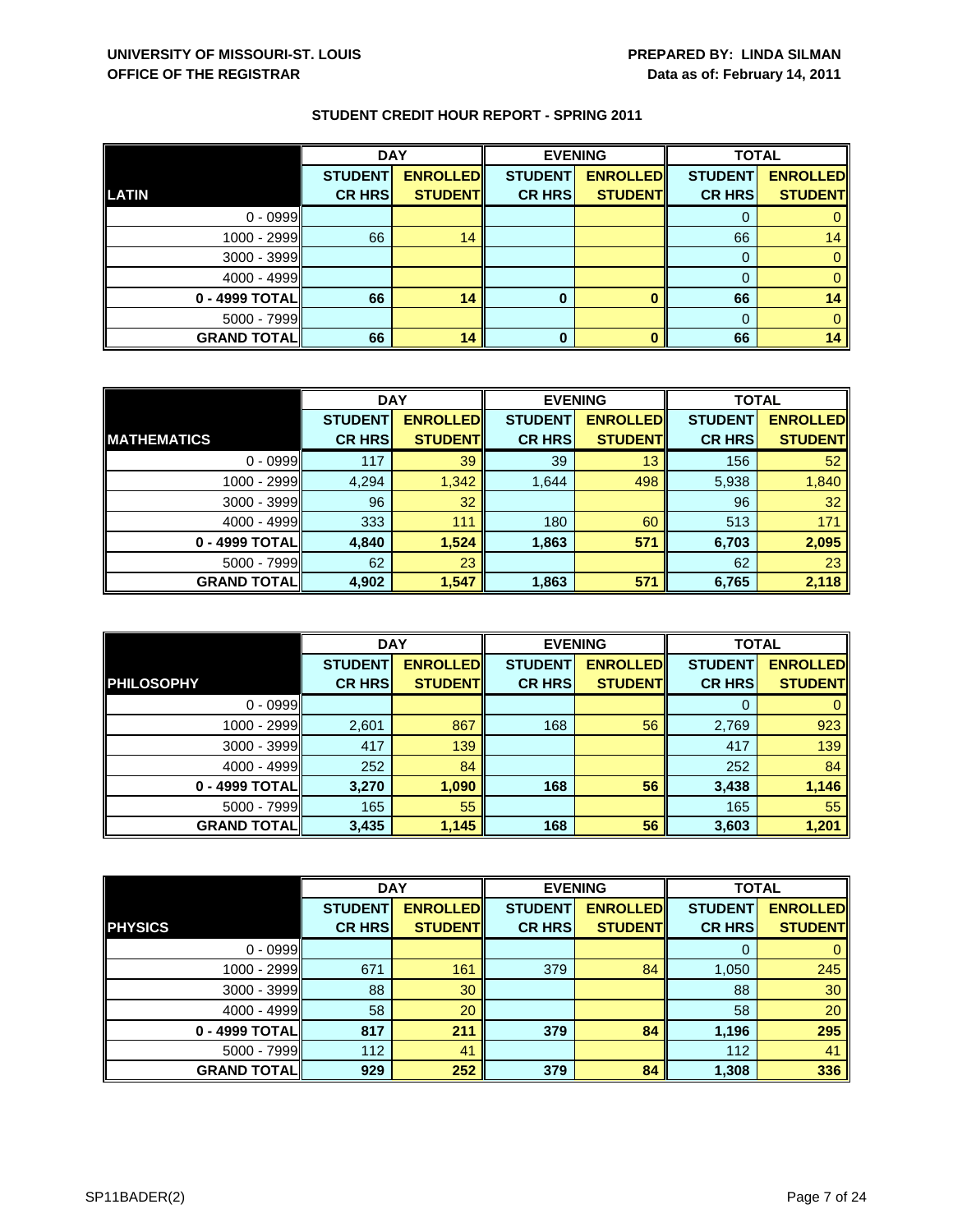|                          | <b>DAY</b>     |                 | <b>EVENING</b> |                 | <b>TOTAL</b>   |                 |
|--------------------------|----------------|-----------------|----------------|-----------------|----------------|-----------------|
|                          | <b>STUDENT</b> | <b>ENROLLED</b> | <b>STUDENT</b> | <b>ENROLLED</b> | <b>STUDENT</b> | <b>ENROLLED</b> |
| <b>POLITICAL SCIENCE</b> | <b>CR HRS</b>  | <b>STUDENT</b>  | <b>CR HRS</b>  | <b>STUDENT</b>  | <b>CR HRS</b>  | <b>STUDENT</b>  |
| $0 - 0999$               |                |                 |                |                 |                |                 |
| 1000 - 2999              | 1,230          | 410             | 162            | 54              | 1,392          | 464             |
| 3000 - 3999              | 476            | 160             | 39             | 13              | 515            | 173             |
| $4000 - 4999$            | 12             | 12              | 93             | 43              | 105            | 55              |
| 0 - 4999 TOTAL           | 1,718          | 582             | 294            | 110             | 2,012          | 692             |
| $5000 - 7999$            | 289            | 109             |                |                 | 289            | 109             |
| <b>GRAND TOTAL</b>       | 2,007          | 691             | 294            | 110             | 2,301          | 801             |

|                    | <b>DAY</b>     |                 | <b>EVENING</b> |                 | <b>TOTAL</b>   |                 |
|--------------------|----------------|-----------------|----------------|-----------------|----------------|-----------------|
|                    | <b>STUDENT</b> | <b>ENROLLED</b> | <b>STUDENT</b> | <b>ENROLLED</b> | <b>STUDENT</b> | <b>ENROLLED</b> |
| <b>PSYCHOLOGY</b>  | <b>CR HRS</b>  | <b>STUDENT</b>  | <b>CR HRS</b>  | <b>STUDENT</b>  | <b>CR HRS</b>  | <b>STUDENT</b>  |
| $0 - 0999$         |                |                 |                |                 |                |                 |
| 1000 - 2999        | 3,715          | 1,245           | 401            | 167             | 4,116          | 1,412           |
| $3000 - 3999$      | 679            | 235             | 60             | 20              | 739            | 255             |
| $4000 - 4999$      | 471            | 182             | 174            | 61              | 645            | 243             |
| 0 - 4999 TOTAL     | 4,865          | 1,662           | 635            | 248             | 5,500          | 1,910           |
| $5000 - 7999$      | 542            | 230             |                |                 | 542            | 230             |
| <b>GRAND TOTAL</b> | 5,407          | 1,892           | 635            | 248             | 6,042          | 2,140           |

|                                        | <b>DAY</b>     |                 |                | <b>EVENING</b>                    | <b>TOTAL</b>   |                 |
|----------------------------------------|----------------|-----------------|----------------|-----------------------------------|----------------|-----------------|
| <b>SCHOOL OF</b><br><b>SOCIAL WORK</b> | <b>STUDENT</b> | <b>ENROLLED</b> | <b>STUDENT</b> | <b>ENROLLED</b><br><b>STUDENT</b> | <b>STUDENT</b> | <b>ENROLLED</b> |
|                                        | <b>CR HRS</b>  | <b>STUDENT</b>  | <b>CR HRS</b>  |                                   | <b>CR HRS</b>  | <b>STUDENT</b>  |
| $0 - 0999$                             |                |                 |                |                                   | 0              | $\mathbf{0}$    |
| $1000 - 2999$                          | 196            | 84              |                |                                   | 196            | 84              |
| $3000 - 3999$                          | 420            | 140             | 168            | 56                                | 588            | 196             |
| $4000 - 4999$                          | 306            | 108             | 395            | 138                               | 701            | 246             |
| 0 - 4999 TOTALI                        | 922            | 332             | 563            | 194                               | 1,485          | 526             |
| $5000 - 7999$                          | 898            | 300             |                |                                   | 898            | 300             |
| <b>GRAND TOTALI</b>                    | 1,820          | 632             | 563            | 194                               | 2,383          | 826             |

|                    | <b>DAY</b>     |                 |                | <b>EVENING</b>  |                | <b>TOTAL</b>    |  |
|--------------------|----------------|-----------------|----------------|-----------------|----------------|-----------------|--|
|                    | <b>STUDENT</b> | <b>ENROLLED</b> | <b>STUDENT</b> | <b>ENROLLED</b> | <b>STUDENT</b> | <b>ENROLLED</b> |  |
| <b>SOCIOLOGY</b>   | <b>CR HRS</b>  | <b>STUDENT</b>  | <b>CR HRS</b>  | <b>STUDENT</b>  | <b>CR HRS</b>  | <b>STUDENT</b>  |  |
| $0 - 0999$         |                |                 |                |                 | 0              | 0               |  |
| 1000 - 2999        | 609            | 203             | 42             | 14              | 651            | 217             |  |
| $3000 - 3999$      | 372            | 124             | 24             | 8               | 396            | 132             |  |
| $4000 - 4999$      | 138            | 46              | 15             | 5               | 153            | 51              |  |
| 0 - 4999 TOTAL     | 1,119          | 373             | 81             | 27              | 1,200          | 400             |  |
| $5000 - 7999$      |                |                 |                |                 | 0              | $\Omega$        |  |
| <b>GRAND TOTAL</b> | 1,119          | 373             | 81             | 27              | 1,200          | 400             |  |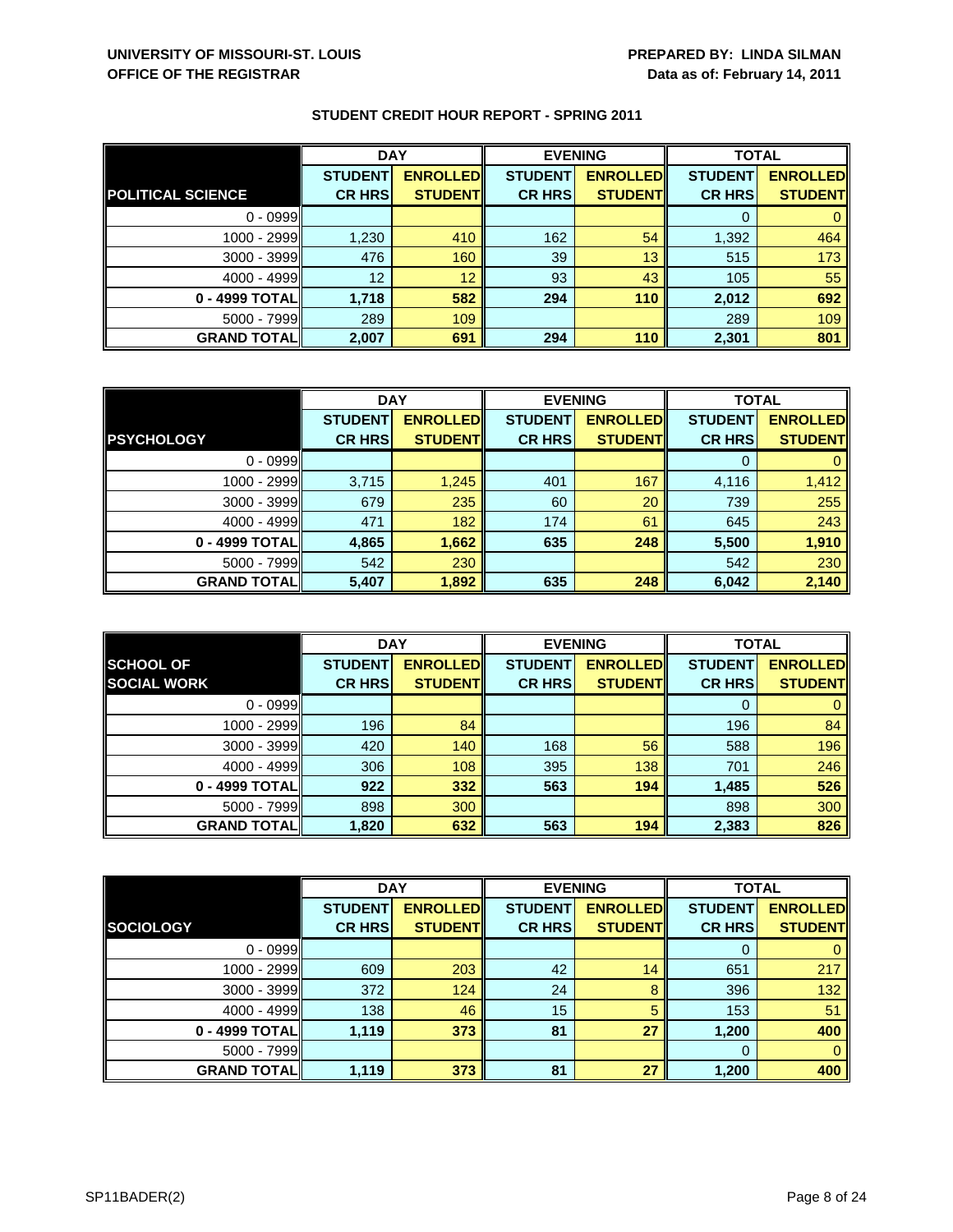|                    | <b>DAY</b>     |                 |                | <b>EVENING</b>  | <b>TOTAL</b>   |                 |
|--------------------|----------------|-----------------|----------------|-----------------|----------------|-----------------|
|                    | <b>STUDENT</b> | <b>ENROLLED</b> | <b>STUDENT</b> | <b>ENROLLED</b> | <b>STUDENT</b> | <b>ENROLLED</b> |
| <b>SPANISH</b>     | <b>CR HRS</b>  | <b>STUDENT</b>  | <b>CR HRS</b>  | <b>STUDENT</b>  | <b>CR HRS</b>  | <b>STUDENT</b>  |
| $0 - 0999$         |                |                 |                |                 |                |                 |
| 1000 - 2999        | 1,434          | 364             | 140            | 28              | 1,574          | 392             |
| $3000 - 3999$      | 185            | 65              |                |                 | 185            | 65              |
| $4000 - 4999$      | 96             | 32              |                |                 | 96             | 32              |
| 0 - 4999 TOTAL     | 1,715          | 461             | 140            | 28              | 1,855          | 489             |
| $5000 - 7999$      | 24             | 8               |                |                 | 24             | 8               |
| <b>GRAND TOTAL</b> | 1,739          | 469             | 140            | 28              | 1,879          | 497             |

|                             | <b>DAY</b>     |                 | <b>EVENING</b> |                 | <b>TOTAL</b>   |                 |
|-----------------------------|----------------|-----------------|----------------|-----------------|----------------|-----------------|
| <b>WOMEN'S &amp; GENDER</b> | <b>STUDENT</b> | <b>ENROLLED</b> | <b>STUDENT</b> | <b>ENROLLED</b> | <b>STUDENT</b> | <b>ENROLLED</b> |
| <b>STUDIES</b>              | <b>CR HRS</b>  | <b>STUDENT</b>  | <b>CR HRS</b>  | <b>STUDENT</b>  | <b>CR HRS</b>  | <b>STUDENT</b>  |
| $0 - 0999$                  |                |                 |                |                 |                |                 |
| 1000 - 2999                 | 144            | 48              |                |                 | 144            | 48              |
| $3000 - 3999$               | 48             | 16              |                |                 | 48             | 16              |
| $4000 - 4999$               | 30             | 10              |                |                 | 30             | 10 <sup>°</sup> |
| 0 - 4999 TOTAL              | 222            | 74              | 0              |                 | 222            | 74              |
| $5000 - 7999$               | 39             | 13              |                |                 | 39             | 13 <sup>°</sup> |
| <b>GRAND TOTAL</b>          | 261            | 87              | 0              |                 | 261            | 87              |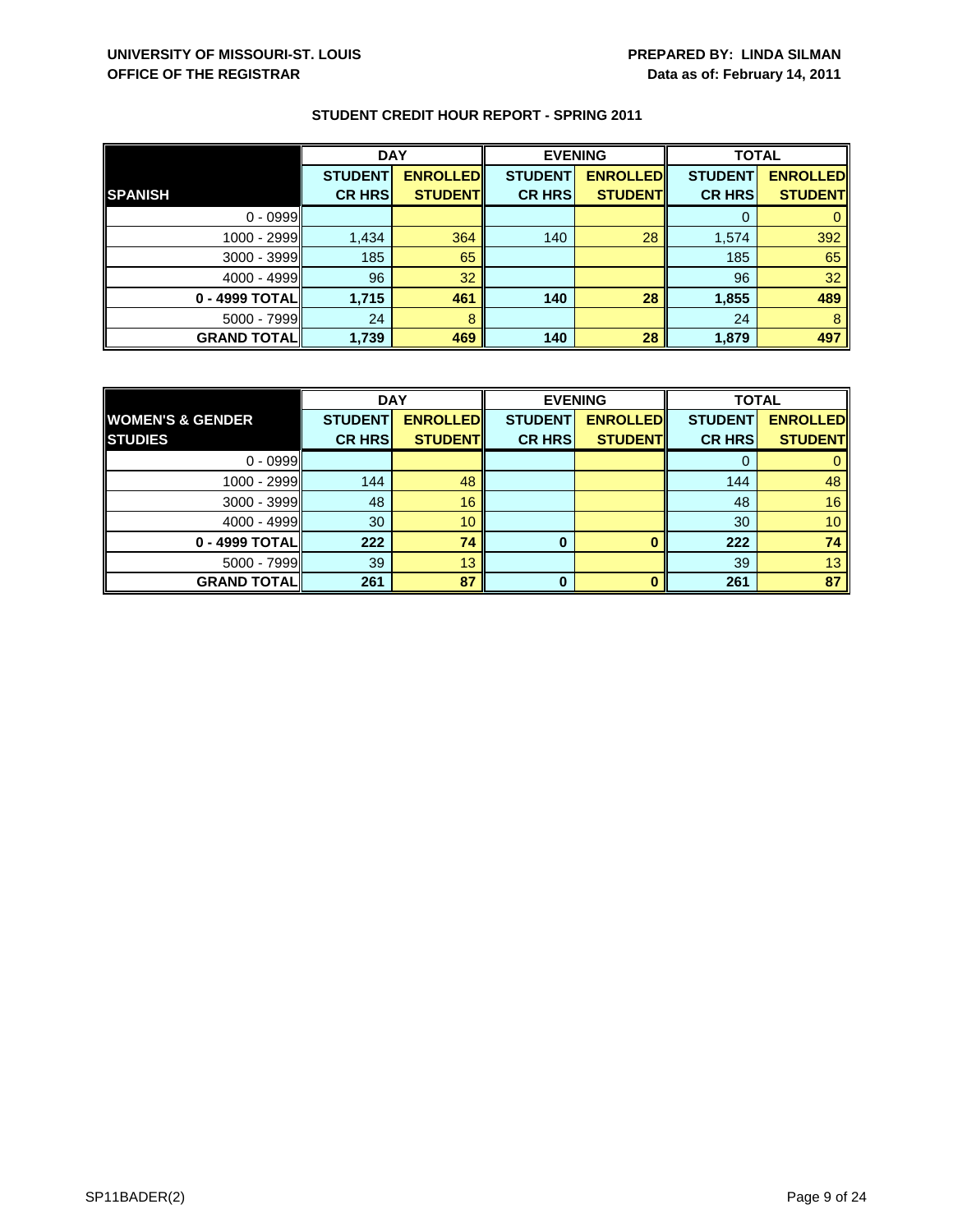|                      | <b>DAY</b>     |                 |                | <b>EVENING</b>  | <b>TOTAL</b>   |                 |
|----------------------|----------------|-----------------|----------------|-----------------|----------------|-----------------|
|                      | <b>STUDENT</b> | <b>ENROLLED</b> | <b>STUDENT</b> | <b>ENROLLED</b> | <b>STUDENT</b> | <b>ENROLLED</b> |
| <b>APPLIED MUSIC</b> | <b>CR HRS</b>  | <b>STUDENT</b>  | <b>CR HRS</b>  | <b>STUDENT</b>  | <b>CR HRS</b>  | <b>STUDENT</b>  |
| $0 - 0999$           |                |                 |                |                 |                |                 |
| $1000 - 2999$        | 68             | 68              |                |                 | 68             | 68              |
| 3000 - 3999          | 34             | 34              |                |                 | 34             | 34              |
| $4000 - 4999$        | 44             | 22              |                |                 | 44             | 22              |
| 0 - 4999 TOTAL       | 146            | 124             | $\bf{0}$       |                 | 146            | 124             |
| $5000 - 7999$        |                |                 |                |                 |                |                 |
| <b>GRAND TOTAL</b>   | 147            | 125             | 0              |                 | 147            | 125             |

|                      | <b>DAY</b>     |                 | <b>EVENING</b> |                 | <b>TOTAL</b>   |                 |
|----------------------|----------------|-----------------|----------------|-----------------|----------------|-----------------|
|                      | <b>STUDENT</b> | <b>ENROLLED</b> | <b>STUDENT</b> | <b>ENROLLED</b> | <b>STUDENT</b> | <b>ENROLLED</b> |
| <b>ART EDUCATION</b> | <b>CR HRS</b>  | <b>STUDENT</b>  | <b>CR HRS</b>  | <b>STUDENT</b>  | <b>CR HRS</b>  | <b>STUDENT</b>  |
| $0 - 0999$           |                |                 |                |                 |                |                 |
| 1000 - 2999          | 123            | 41              |                |                 | 123            | 41              |
| $3000 - 3999$        | 60             | 20              |                |                 | 60             | 20              |
| 4000 - 4999          | 75             | 25              |                |                 | 75             | 25              |
| 0 - 4999 TOTAL       | 258            | 86              | 0              |                 | 258            | 86              |
| $5000 - 7999$        |                |                 |                |                 |                |                 |
| <b>GRAND TOTAL</b>   | 258            | 86              | ŋ              |                 | 258            | 86              |

|                    | <b>DAY</b>     |                 |                | <b>EVENING</b>  | <b>TOTAL</b>   |                 |
|--------------------|----------------|-----------------|----------------|-----------------|----------------|-----------------|
|                    | <b>STUDENT</b> | <b>ENROLLED</b> | <b>STUDENT</b> | <b>ENROLLED</b> | <b>STUDENT</b> | <b>ENROLLED</b> |
| <b>ART HISTORY</b> | <b>CR HRS</b>  | <b>STUDENTI</b> | <b>CR HRS</b>  | <b>STUDENTI</b> | <b>CR HRS</b>  | <b>STUDENT</b>  |
| $0 - 0999$         |                |                 |                |                 | $\Omega$       |                 |
| 1000 - 2999        | 1,104          | 368             | 273            | 91              | 1,377          | 459             |
| $3000 - 3999$      | 143            | 48              | 102            | 34              | 245            | 82              |
| $4000 - 4999$      | 126            | 42              |                |                 | 126            | 42              |
| 0 - 4999 TOTAL     | 1,373          | 458             | 375            | 125             | 1,748          | 583             |
| $5000 - 7999$      | 15             | 5               |                |                 | 15             | 5               |
| <b>GRAND TOTAL</b> | 1,388          | 463             | 375            | 125             | 1,763          | 588             |

|                      | <b>DAY</b>     |                 |                | <b>EVENING</b>  | <b>TOTAL</b>   |                 |
|----------------------|----------------|-----------------|----------------|-----------------|----------------|-----------------|
|                      | <b>STUDENT</b> | <b>ENROLLED</b> | <b>STUDENT</b> | <b>ENROLLED</b> | <b>STUDENT</b> | <b>ENROLLED</b> |
| <b>COMMUNICATION</b> | <b>CR HRS</b>  | <b>STUDENT</b>  | <b>CR HRS</b>  | <b>STUDENT</b>  | <b>CR HRS</b>  | <b>STUDENT</b>  |
| $0 - 0999$           |                |                 |                |                 | 0              | $\mathbf{0}$    |
| 1000 - 2999          | 2,265          | 755             | 120            | 40              | 2,385          | 795             |
| $3000 - 3999$        | 1,263          | 421             | 42             | 14              | 1,305          | 435             |
| $4000 - 4999$        | 169            | 50              |                |                 | 169            | 50              |
| 0 - 4999 TOTAL       | 3,697          | 1,226           | 162            | 54              | 3,859          | 1,280           |
| $5000 - 7999$        | 185            | 60              |                |                 | 185            | 60              |
| <b>GRAND TOTAL</b>   | 3,882          | 1,286           | 162            | 54              | 4,044          | 1,340           |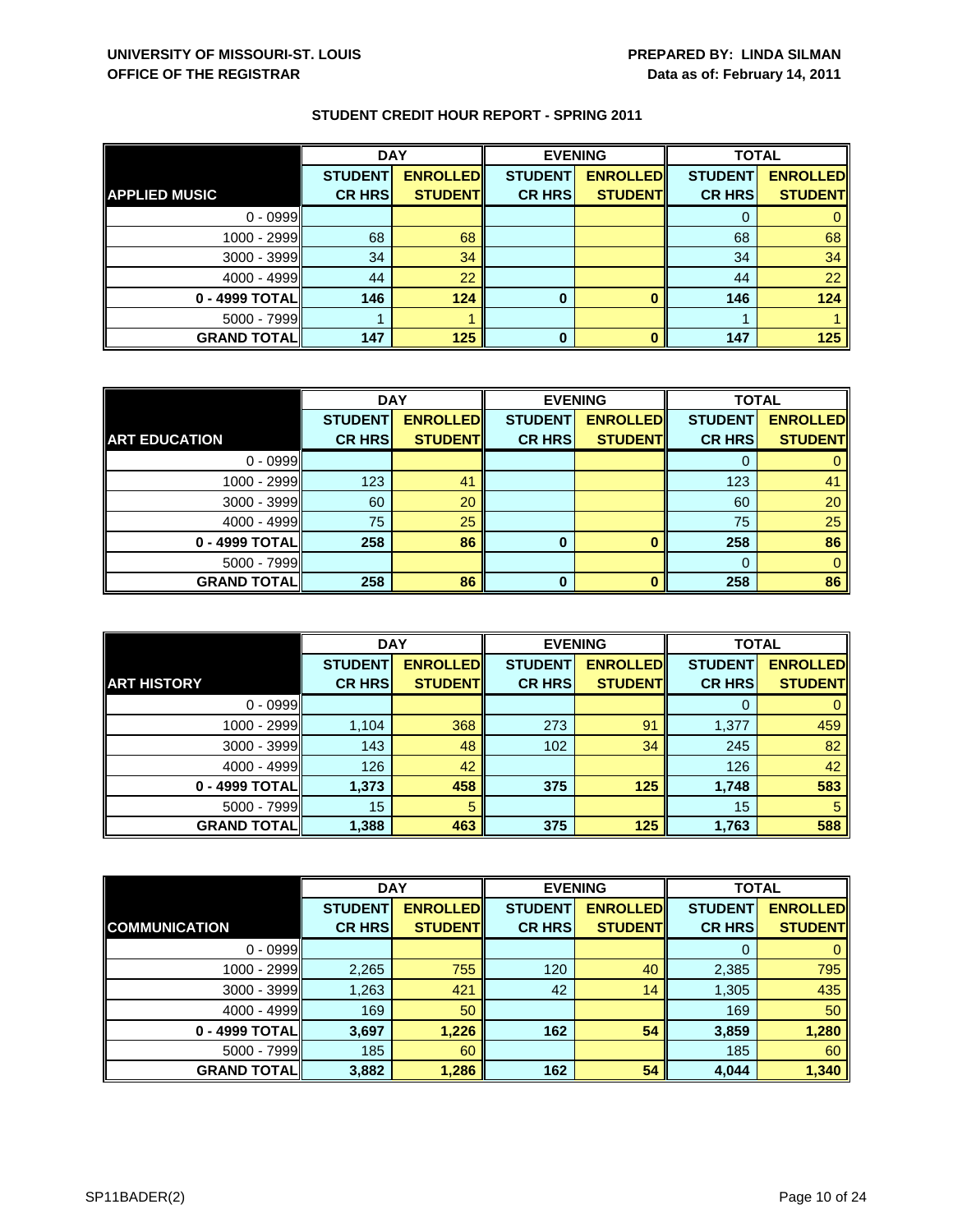|                     | <b>DAY</b>     |                 | <b>EVENING</b> |                 | <b>TOTAL</b>   |                 |
|---------------------|----------------|-----------------|----------------|-----------------|----------------|-----------------|
| <b>ENSEMBLE</b>     | <b>STUDENT</b> | <b>ENROLLED</b> | <b>STUDENT</b> | <b>ENROLLED</b> | <b>STUDENT</b> | <b>ENROLLED</b> |
| <b>PERFORMANCE</b>  | <b>CR HRS</b>  | <b>STUDENT</b>  | <b>CR HRS</b>  | <b>STUDENT</b>  | <b>CR HRS</b>  | <b>STUDENT</b>  |
| $0 - 0999$          |                |                 |                |                 |                |                 |
| 1000 - 2999         | 258            | 258             | 22             | 22              | 280            | 280             |
| $3000 - 3999$       |                |                 |                |                 |                |                 |
| $4000 - 4999$       | 8              |                 |                |                 | 8              |                 |
| 0 - 4999 TOTAL      | 266            | 266             | 22             | 22              | 288            | 288             |
| $5000 - 7999$       |                |                 |                |                 |                |                 |
| <b>GRAND TOTALI</b> | 266            | 266             | 22             | 22              | 288            | 288             |

|                      | <b>DAY</b>     |                 | <b>EVENING</b> |                 | <b>TOTAL</b>   |                 |
|----------------------|----------------|-----------------|----------------|-----------------|----------------|-----------------|
|                      | <b>STUDENT</b> | <b>ENROLLED</b> | <b>STUDENT</b> | <b>ENROLLED</b> | <b>STUDENT</b> | <b>ENROLLED</b> |
| <b>MEDIA STUDIES</b> | <b>CR HRS</b>  | <b>STUDENT</b>  | <b>CR HRS</b>  | <b>STUDENT</b>  | <b>CR HRS</b>  | <b>STUDENT</b>  |
| $0 - 0999$           |                |                 |                |                 |                |                 |
| 1000 - 2999          | 1,335          | 445             | 156            | 52              | 1,491          | 497             |
| $3000 - 3999$        | 346            | 107             |                |                 | 346            | 107             |
| $4000 - 4999$        | 33             | 11              |                |                 | 33             |                 |
| 0 - 4999 TOTAL       | 1,714          | 563             | 156            | 52              | 1,870          | 615             |
| $5000 - 7999$        |                |                 |                |                 |                |                 |
| <b>GRAND TOTALI</b>  | 1.714          | 563             | 156            | 52              | 1,870          | 615             |

|                        | <b>DAY</b>     |                 |                | <b>EVENING</b>  | <b>TOTAL</b>   |                 |
|------------------------|----------------|-----------------|----------------|-----------------|----------------|-----------------|
|                        | <b>STUDENT</b> | <b>ENROLLED</b> | <b>STUDENT</b> | <b>ENROLLED</b> | <b>STUDENT</b> | <b>ENROLLED</b> |
| <b>MUSIC EDUCATION</b> | <b>CR HRS</b>  | <b>STUDENT</b>  | <b>CR HRS</b>  | <b>STUDENT</b>  | <b>CR HRS</b>  | <b>STUDENT</b>  |
| $0 - 0999$             |                |                 |                |                 | O              | 0               |
| 1000 - 2999            |                |                 |                |                 |                | $\mathbf{0}$    |
| $3000 - 3999$          | 205            | 91              | 24             | 8               | 229            | 99              |
| $4000 - 4999$          |                |                 |                |                 | 0              | $\mathbf{0}$    |
| 0 - 4999 TOTAL         | 205            | 91              | 24             | 8               | 229            | 99              |
| $5000 - 7999$          | 87             | 29              |                |                 | 87             | 29              |
| <b>GRAND TOTALI</b>    | 292            | 120             | 24             | 8               | 316            | 128             |

|                      | <b>DAY</b>     |                 |                | <b>EVENING</b>  | <b>TOTAL</b>   |                 |
|----------------------|----------------|-----------------|----------------|-----------------|----------------|-----------------|
|                      | <b>STUDENT</b> | <b>ENROLLED</b> | <b>STUDENT</b> | <b>ENROLLED</b> | <b>STUDENT</b> | <b>ENROLLED</b> |
| <b>MUSIC HISTORY</b> | <b>CR HRS</b>  | <b>STUDENT</b>  | <b>CR HRS</b>  | <b>STUDENT</b>  | <b>CR HRS</b>  | <b>STUDENT</b>  |
| $0 - 0999$           |                |                 |                |                 |                | 0               |
| 1000 - 2999          | 564            | 188             |                |                 | 564            | 188             |
| $3000 - 3999$        |                |                 |                |                 | 0              | $\mathbf{0}$    |
| $4000 - 4999$        | 30             | 10              |                |                 | 30             | 10 <sup>°</sup> |
| 0 - 4999 TOTAL       | 594            | 198             | $\bf{0}$       |                 | 594            | 198             |
| $5000 - 7999$        |                |                 |                |                 | $\Omega$       | $\Omega$        |
| <b>GRAND TOTAL</b>   | 594            | 198             | $\bf{0}$       | ŋ               | 594            | 198             |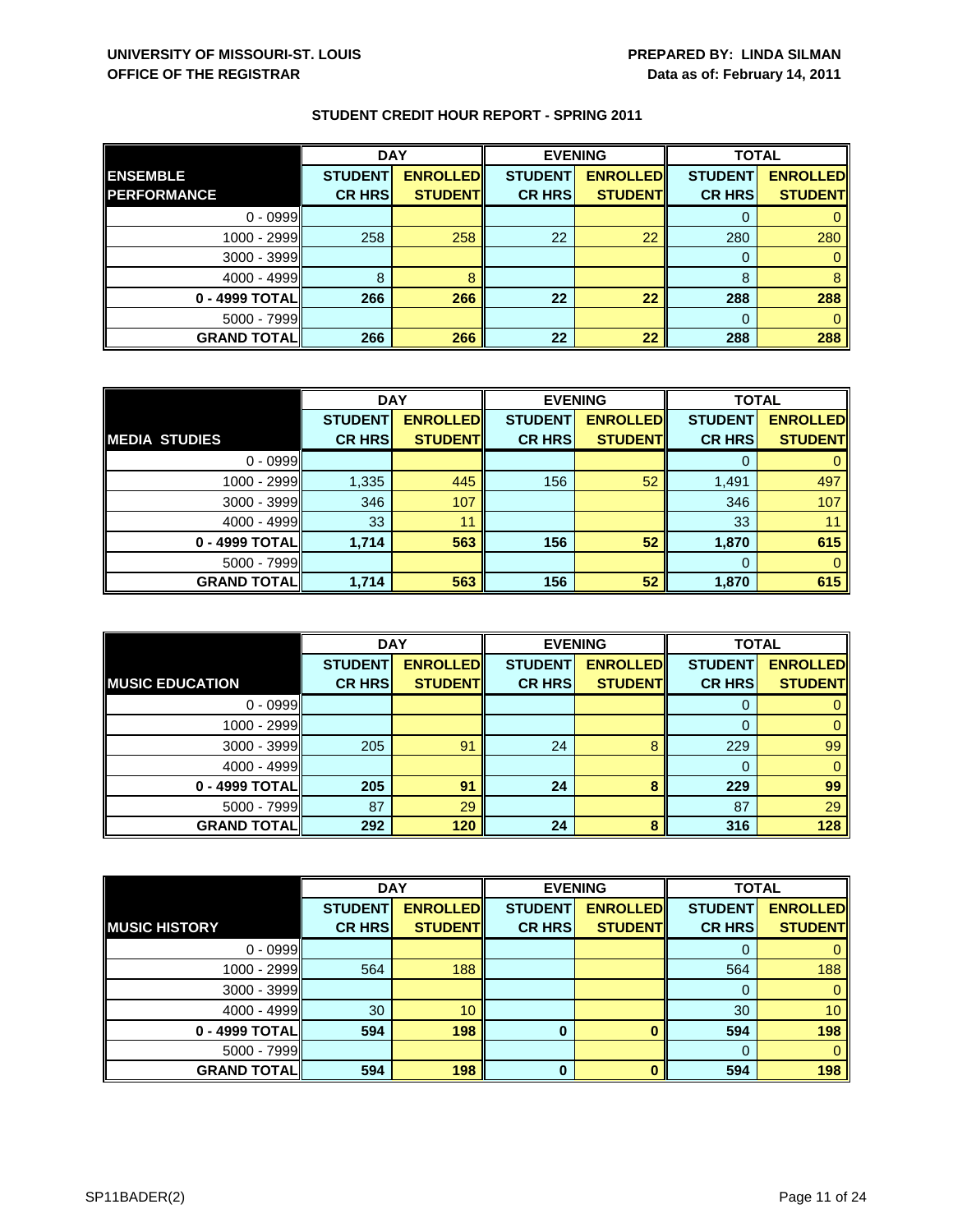|                    | <b>DAY</b>     |                 |                | <b>EVENING</b>  |                | <b>TOTAL</b>    |  |
|--------------------|----------------|-----------------|----------------|-----------------|----------------|-----------------|--|
|                    | <b>STUDENT</b> | <b>ENROLLED</b> | <b>STUDENT</b> | <b>ENROLLED</b> | <b>STUDENT</b> | <b>ENROLLED</b> |  |
| <b>PEDAGOGY</b>    | <b>CR HRS</b>  | <b>STUDENT</b>  | <b>CR HRS</b>  | <b>STUDENT</b>  | <b>CR HRS</b>  | <b>STUDENT</b>  |  |
| $0 - 0999$         |                |                 |                |                 |                |                 |  |
| 1000 - 2999        | 40             | 20              |                |                 | 40             | 20              |  |
| 3000 - 3999        |                |                 |                |                 |                |                 |  |
| $4000 - 4999$      |                |                 |                |                 |                |                 |  |
| 0 - 4999 TOTAL     | 40             | 20              | 0              |                 | 40             | 20              |  |
| $5000 - 7999$      |                |                 |                |                 |                |                 |  |
| <b>GRAND TOTAL</b> | 40             | 20              | $\bf{0}$       |                 | 40             | 20              |  |

|                    | <b>DAY</b>      |                 | <b>EVENING</b> |                 | <b>TOTAL</b>   |                 |
|--------------------|-----------------|-----------------|----------------|-----------------|----------------|-----------------|
|                    | <b>STUDENT</b>  | <b>ENROLLED</b> | <b>STUDENT</b> | <b>ENROLLED</b> | <b>STUDENT</b> | <b>ENROLLED</b> |
| <b>PRACTICUM</b>   | <b>CR HRS</b>   | <b>STUDENT</b>  | <b>CR HRS</b>  | <b>STUDENT</b>  | <b>CR HRS</b>  | <b>STUDENT</b>  |
| $0 - 0999$         |                 |                 |                |                 |                |                 |
| 1000 - 2999        | 114             | 92              |                |                 | 114            | 92              |
| $3000 - 3999$      | 12 <sup>°</sup> | 6               |                |                 | 12             | 6               |
| 4000 - 4999        |                 |                 |                |                 | 0              | 0               |
| 0 - 4999 TOTAL     | 126             | 98              | 0              |                 | 126            | 98              |
| $5000 - 7999$      |                 |                 |                |                 |                |                 |
| <b>GRAND TOTAL</b> | 126             | 98              | ŋ              |                 | 126            | 98              |

|                    | <b>DAY</b>                      |                                   | <b>EVENING</b>                  |                                    | <b>TOTAL</b>                    |                                   |
|--------------------|---------------------------------|-----------------------------------|---------------------------------|------------------------------------|---------------------------------|-----------------------------------|
| <b>STUDIO ART</b>  | <b>STUDENT</b><br><b>CR HRS</b> | <b>ENROLLED</b><br><b>STUDENT</b> | <b>STUDENT</b><br><b>CR HRS</b> | <b>ENROLLED</b><br><b>STUDENTI</b> | <b>STUDENT</b><br><b>CR HRS</b> | <b>ENROLLED</b><br><b>STUDENT</b> |
| $0 - 0999$         |                                 |                                   |                                 |                                    | 0                               |                                   |
| $1000 - 2999$      | 1,239                           | 413                               | 258                             | 86                                 | 1,497                           | 499                               |
| $3000 - 3999$      | 371                             | 125                               | 36                              | 12                                 | 407                             | 137                               |
| $4000 - 4999$      | 153                             | 51                                |                                 |                                    | 153                             | 51                                |
| 0 - 4999 TOTAL     | 1,763                           | 589                               | 294                             | 98                                 | 2,057                           | 687                               |
| $5000 - 7999$      |                                 |                                   |                                 |                                    | 0                               | 0                                 |
| <b>GRAND TOTAL</b> | 1,763                           | 589                               | 294                             | 98                                 | 2,057                           | 687                               |

|                    | <b>DAY</b>     |                 |                | <b>EVENING</b>  | <b>TOTAL</b>   |                 |
|--------------------|----------------|-----------------|----------------|-----------------|----------------|-----------------|
|                    | <b>STUDENT</b> | <b>ENROLLED</b> | <b>STUDENT</b> | <b>ENROLLED</b> | <b>STUDENT</b> | <b>ENROLLED</b> |
| <b>THEATRE</b>     | <b>CR HRS</b>  | <b>STUDENT</b>  | <b>CR HRS</b>  | <b>STUDENT</b>  | <b>CR HRS</b>  | <b>STUDENT</b>  |
| $0 - 0999$         |                |                 |                |                 |                |                 |
| $1000 - 2999$      |                |                 |                |                 |                | 0               |
| $3000 - 3999$      |                |                 |                |                 | O              | 0.              |
| $4000 - 4999$      |                |                 |                |                 |                |                 |
| $0 - 4999$ TOTAL   |                |                 |                |                 |                |                 |
| $5000 - 7999$      |                |                 |                |                 | 0              |                 |
| <b>GRAND TOTAL</b> |                |                 |                |                 | n              | o               |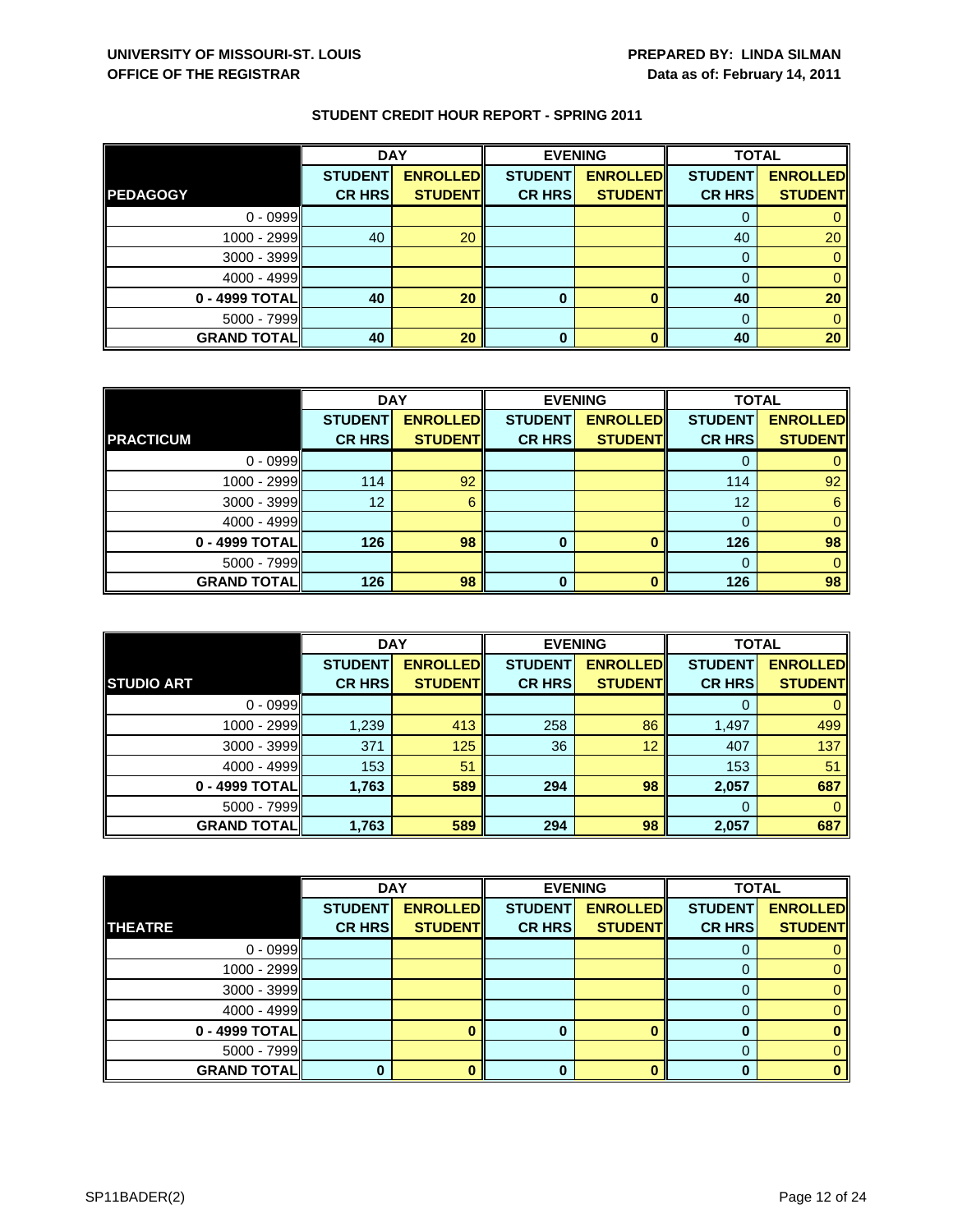|                          | <b>DAY</b>     |                 | <b>EVENING</b> |                 | <b>TOTAL</b>   |                 |
|--------------------------|----------------|-----------------|----------------|-----------------|----------------|-----------------|
|                          | <b>STUDENT</b> | <b>ENROLLED</b> | <b>STUDENT</b> | <b>ENROLLED</b> | <b>STUDENT</b> | <b>ENROLLED</b> |
| <b>THEATRE AND DANCE</b> | <b>CR HRS</b>  | <b>STUDENT</b>  | <b>CR HRS</b>  | <b>STUDENT</b>  | <b>CR HRS</b>  | <b>STUDENT</b>  |
| $0 - 0999$               |                |                 |                |                 |                |                 |
| $1000 - 2999$            | 819            | 293             | 126            | 42              | 945            | 335             |
| $3000 - 3999$            | 117            | 41              |                |                 | 117            | 41              |
| $4000 - 4999$            | 15             |                 |                |                 | 15             |                 |
| 0 - 4999 TOTAL           | 951            | 339             | 126            | 42              | 1,077          | 381             |
| $5000 - 7999$            |                |                 |                |                 |                |                 |
| <b>GRAND TOTAL</b>       | 951            | 339             | 126            | 42              | 1,077          | 381             |

|                                 | <b>DAY</b>     |                 | <b>EVENING</b> |                 | <b>TOTAL</b>   |                 |
|---------------------------------|----------------|-----------------|----------------|-----------------|----------------|-----------------|
|                                 | <b>STUDENT</b> | <b>ENROLLED</b> | <b>STUDENT</b> | <b>ENROLLED</b> | <b>STUDENT</b> | <b>ENROLLED</b> |
| <b>THEORY &amp; COMPOSITION</b> | <b>CR HRS</b>  | <b>STUDENT</b>  | <b>CR HRS</b>  | <b>STUDENT</b>  | <b>CR HRS</b>  | <b>STUDENT</b>  |
| $0 - 0999$                      |                |                 |                |                 |                |                 |
| $1000 - 2999$                   | 168            | 86              |                |                 | 168            | 86              |
| $3000 - 3999$                   | 107            | 42              |                |                 | 107            | 42              |
| $4000 - 4999$                   | 4              |                 |                |                 | 4              |                 |
| 0 - 4999 TOTAL                  | 279            | 129             | 0              |                 | 279            | 129             |
| $5000 - 7999$                   |                |                 |                |                 |                |                 |
| <b>GRAND TOTALI</b>             | 279            | 129             | ŋ              |                 | 279            | 129             |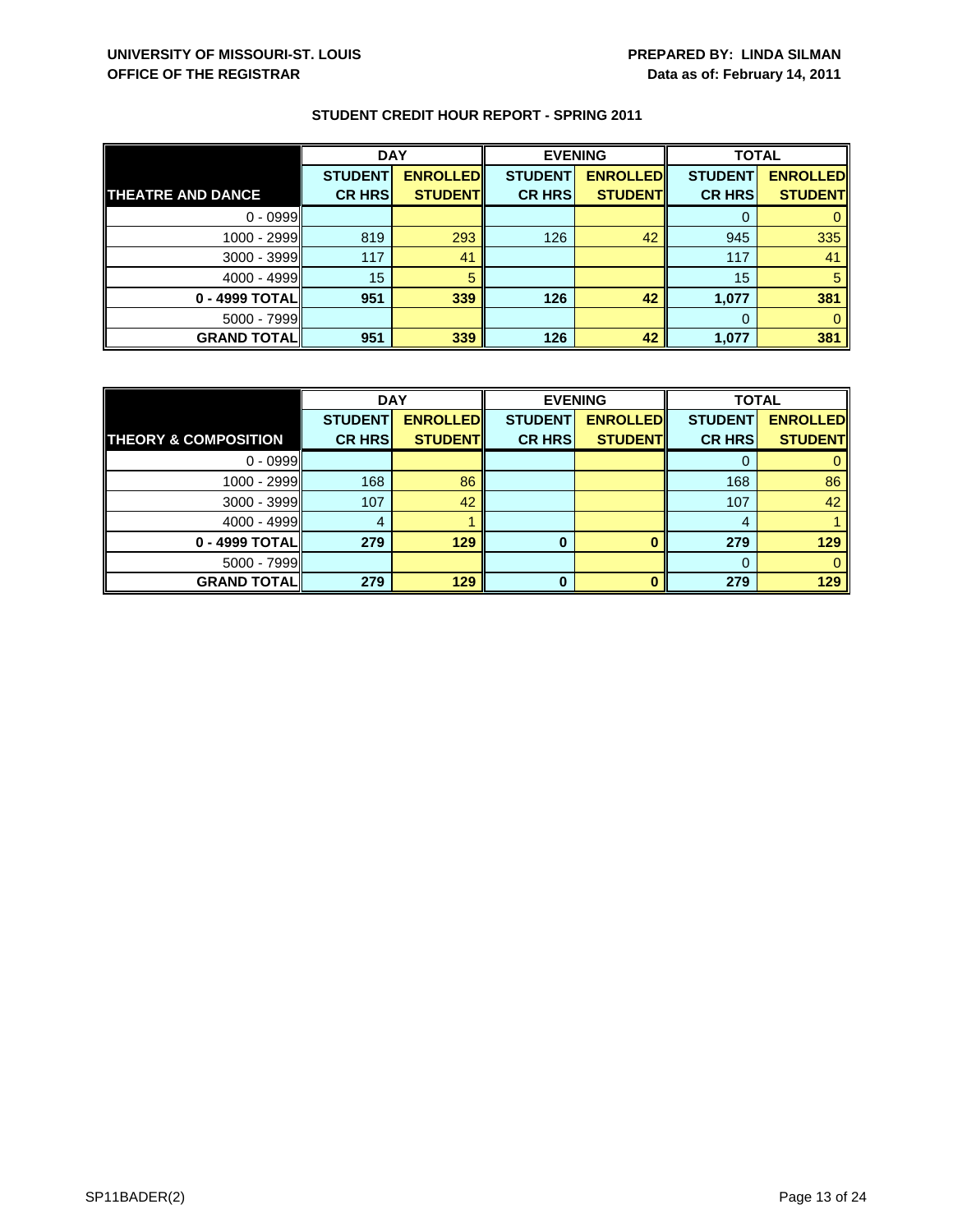|                    | <b>DAY</b>     |                 | <b>EVENING</b> |                 | <b>TOTAL</b>   |                 |
|--------------------|----------------|-----------------|----------------|-----------------|----------------|-----------------|
|                    | <b>STUDENT</b> | <b>ENROLLED</b> | <b>STUDENT</b> | <b>ENROLLED</b> | <b>STUDENT</b> | <b>ENROLLED</b> |
| <b>ACCOUNTING</b>  | <b>CR HRS</b>  | <b>STUDENT</b>  | <b>CR HRS</b>  | <b>STUDENT</b>  | <b>CR HRS</b>  | <b>STUDENT</b>  |
| $0 - 0999$         |                |                 |                |                 |                |                 |
| 1000 - 2999        | 1,047          | 349             | 243            | 81              | 1,290          | 430             |
| 3000 - 3999        | 757            | 253             | 558            | 186             | 1,315          | 439             |
| $4000 - 4999$      | 126            | 42              | 186            | 62              | 312            | 104             |
| 0 - 4999 TOTAL     | 1,930          | 644             | 987            | 329             | 2,917          | 973             |
| $5000 - 7999$      | 597            | 199             |                |                 | 597            | 199             |
| <b>GRAND TOTAL</b> | 2,527          | 843             | 987            | 329             | 3,514          | 1,172           |

|                       | <b>DAY</b>     |                 | <b>EVENING</b> |                 | <b>TOTAL</b>   |                 |
|-----------------------|----------------|-----------------|----------------|-----------------|----------------|-----------------|
| <b>BUSINESS</b>       | <b>STUDENT</b> | <b>ENROLLED</b> | <b>STUDENT</b> | <b>ENROLLED</b> | <b>STUDENT</b> | <b>ENROLLED</b> |
| <b>ADMINISTRATION</b> | <b>CR HRS</b>  | <b>STUDENT</b>  | <b>CR HRS</b>  | <b>STUDENT</b>  | <b>CR HRS</b>  | <b>STUDENT</b>  |
| $0 - 0999$            |                |                 |                |                 |                |                 |
| 1000 - 2999           | 972            | 324             | 279            | 93              | 1,251          | 417             |
| $3000 - 3999$         |                |                 |                |                 |                |                 |
| $4000 - 4999$         |                |                 |                |                 |                | $\Omega$        |
| 0 - 4999 TOTAL        | 972            | 324             | 279            | 93              | 1,251          | 417             |
| $5000 - 7999$         | 710            | 240             |                |                 | 710            | 240             |
| <b>GRAND TOTAL</b>    | 1,682          | 564             | 279            | 93              | 1,961          | 657             |

|                     | <b>DAY</b>     |                 | <b>EVENING</b> |                 | <b>TOTAL</b>   |                 |
|---------------------|----------------|-----------------|----------------|-----------------|----------------|-----------------|
|                     | <b>STUDENT</b> | <b>ENROLLED</b> | <b>STUDENT</b> | <b>ENROLLED</b> | <b>STUDENT</b> | <b>ENROLLED</b> |
| <b>FINANCE</b>      | <b>CR HRS</b>  | <b>STUDENT</b>  | <b>CR HRS</b>  | <b>STUDENT</b>  | <b>CR HRS</b>  | <b>STUDENT</b>  |
| $0 - 0999$          |                |                 |                |                 | 0              | $\mathbf{0}$    |
| 1000 - 2999         | 57             | 19              |                |                 | 57             | 19              |
| $3000 - 3999$       | 1,605          | 536             | 518            | 180             | 2,123          | 716             |
| $4000 - 4999$       |                |                 |                |                 | 0              | $\mathbf{0}$    |
| 0 - 4999 TOTAL      | 1,662          | 555             | 518            | 180             | 2,180          | 735             |
| $5000 - 7999$       | 414            | 138             |                |                 | 414            | 138             |
| <b>GRAND TOTALI</b> | 2,076          | 693             | 518            | 180             | 2,594          | 873             |

|                    | <b>DAY</b>     |                 | <b>EVENING</b> |                 | <b>TOTAL</b>   |                 |
|--------------------|----------------|-----------------|----------------|-----------------|----------------|-----------------|
| <b>INFORMATION</b> | <b>STUDENT</b> | <b>ENROLLED</b> | <b>STUDENT</b> | <b>ENROLLED</b> | <b>STUDENT</b> | <b>ENROLLED</b> |
| <b>SYSTEMS</b>     | <b>CR HRS</b>  | <b>STUDENT</b>  | <b>CR HRS</b>  | <b>STUDENT</b>  | <b>CR HRS</b>  | <b>STUDENT</b>  |
| $0 - 0999$         |                |                 |                |                 | 0              | $\mathbf{0}$    |
| 1000 - 2999        | 1,302          | 434             | 285            | 95              | 1,587          | 529             |
| $3000 - 3999$      | 222            | 74              | 285            | 95              | 507            | 169             |
| $4000 - 4999$      |                |                 | 51             | 17              | 51             | 17 <sup>1</sup> |
| 0 - 4999 TOTAL     | 1,524          | 508             | 621            | 207             | 2,145          | 715             |
| $5000 - 7999$      | 426            | 142             |                |                 | 426            | 142             |
| <b>GRAND TOTAL</b> | 1,950          | 650             | 621            | 207             | 2,571          | 857             |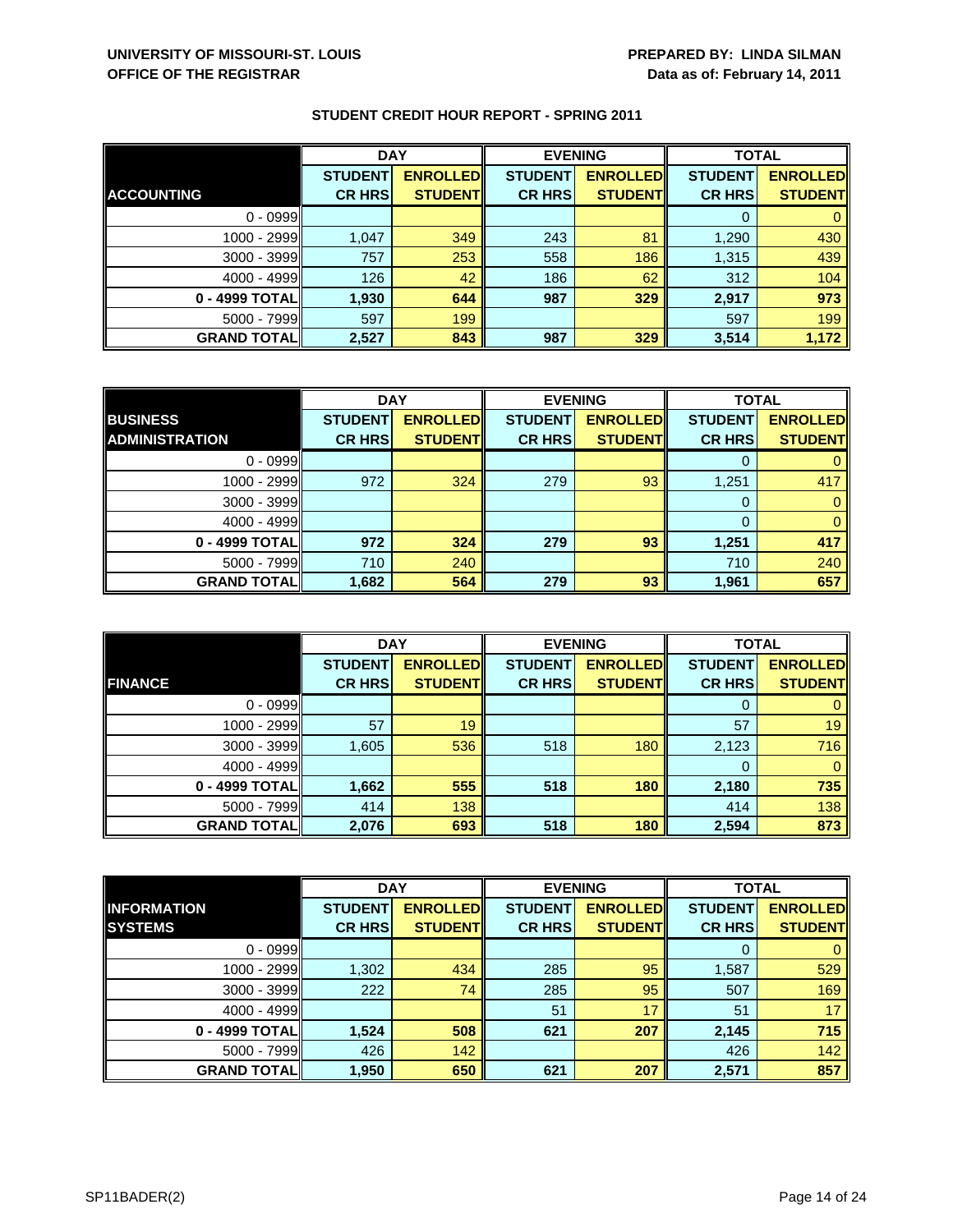| <b>LOGISTICS &amp;</b> | <b>DAY</b>     |                 |                | <b>EVENING</b>  | <b>TOTAL</b>   |                 |
|------------------------|----------------|-----------------|----------------|-----------------|----------------|-----------------|
| <b>OPERATIONS</b>      | <b>STUDENT</b> | <b>ENROLLED</b> | <b>STUDENT</b> | <b>ENROLLED</b> | <b>STUDENT</b> | <b>ENROLLED</b> |
| <b>IMANAGEMENT</b>     | <b>CR HRS</b>  | <b>STUDENTI</b> | <b>CR HRS</b>  | <b>STUDENT</b>  | <b>CR HRS</b>  | <b>STUDENT</b>  |
| $0 - 0999$             |                |                 |                |                 |                |                 |
| $1000 - 2999$          |                |                 |                |                 |                |                 |
| $3000 - 3999$          | 1,158          | 386             | 285            | 95              | 1,443          | 481             |
| $4000 - 4999$          | 72             | 24              |                |                 | 72             | 24              |
| $0 - 4999$ TOTAL       | 1,230          | 410             | 285            | 95              | 1,515          | 505             |
| $5000 - 7999$          | 432            | 144             |                |                 | 432            | 144             |
| <b>GRAND TOTAL</b>     | 1,662          | 554             | 285            | 95              | 1,947          | 649             |

|                    | <b>DAY</b>     |                 | <b>EVENING</b> |                 | <b>TOTAL</b>   |                 |
|--------------------|----------------|-----------------|----------------|-----------------|----------------|-----------------|
|                    | <b>STUDENT</b> | <b>ENROLLED</b> | <b>STUDENT</b> | <b>ENROLLED</b> | <b>STUDENT</b> | <b>ENROLLED</b> |
| <b>MANAGEMENT</b>  | <b>CR HRS</b>  | <b>STUDENT</b>  | <b>CR HRS</b>  | <b>STUDENT</b>  | <b>CR HRS</b>  | <b>STUDENT</b>  |
| $0 - 0999$         |                |                 |                |                 |                |                 |
| 1000 - 2999        |                |                 |                |                 | 0              |                 |
| $3000 - 3999$      | 1,611          | 537             | 399            | 133             | 2,010          | 670             |
| $4000 - 4999$      | 501            | 167             | 219            | 73              | 720            | 240             |
| 0 - 4999 TOTAL     | 2,112          | 704             | 618            | 206             | 2,730          | 910             |
| $5000 - 7999$      | 489            | 163             |                |                 | 489            | 163             |
| <b>GRAND TOTAL</b> | 2,601          | 867             | 618            | 206             | 3,219          | 1,073           |

|                                         | <b>DAY</b>                      |                                   |                                 | <b>EVENING</b>                    | <b>TOTAL</b>                    |                                   |
|-----------------------------------------|---------------------------------|-----------------------------------|---------------------------------|-----------------------------------|---------------------------------|-----------------------------------|
| <b>INTERNATIONAL</b><br><b>BUSINESS</b> | <b>STUDENT</b><br><b>CR HRS</b> | <b>ENROLLED</b><br><b>STUDENT</b> | <b>STUDENT</b><br><b>CR HRS</b> | <b>ENROLLED</b><br><b>STUDENT</b> | <b>STUDENT</b><br><b>CR HRS</b> | <b>ENROLLED</b><br><b>STUDENT</b> |
|                                         |                                 |                                   |                                 |                                   |                                 |                                   |
| $0 - 0999$                              |                                 |                                   |                                 |                                   | O                               |                                   |
| 1000 - 2999                             |                                 |                                   |                                 |                                   |                                 | 0                                 |
| 3000 - 3999                             | 138                             | 46                                |                                 |                                   | 138                             | 46                                |
| $4000 - 4999$                           |                                 |                                   | 60                              | 20                                | 60                              | 20                                |
| 0 - 4999 TOTAL                          | 138                             | 46                                | 60                              | 20                                | 198                             | 66                                |
| $5000 - 7999$                           |                                 |                                   |                                 |                                   | 0                               | $\mathbf{0}$                      |
| <b>GRAND TOTALI</b>                     | 138                             | 46                                | 60                              | 20                                | 198                             | 66                                |

|                    | <b>DAY</b>     |                 |                | <b>EVENING</b>  | <b>TOTAL</b>   |                 |
|--------------------|----------------|-----------------|----------------|-----------------|----------------|-----------------|
|                    | <b>STUDENT</b> | <b>ENROLLED</b> | <b>STUDENT</b> | <b>ENROLLED</b> | <b>STUDENT</b> | <b>ENROLLED</b> |
| <b>MARKETING</b>   | <b>CR HRS</b>  | <b>STUDENT</b>  | <b>CR HRS</b>  | <b>STUDENT</b>  | <b>CR HRS</b>  | <b>STUDENT</b>  |
| $0 - 0999$         |                |                 |                |                 | 0              | 0               |
| 1000 - 2999        |                |                 |                |                 | 0              | $\mathbf{0}$    |
| $3000 - 3999$      | 1,568          | 523             | 306            | 102             | 1,874          | 625             |
| $4000 - 4999$      | 102            | 34              | 48             | 16              | 150            | 50              |
| 0 - 4999 TOTAL     | 1,670          | 557             | 354            | 118             | 2,024          | 675             |
| $5000 - 7999$      | 289            | 97              |                |                 | 289            | 97              |
| <b>GRAND TOTAL</b> | 1,959          | 654             | 354            | 118             | 2,313          | 772             |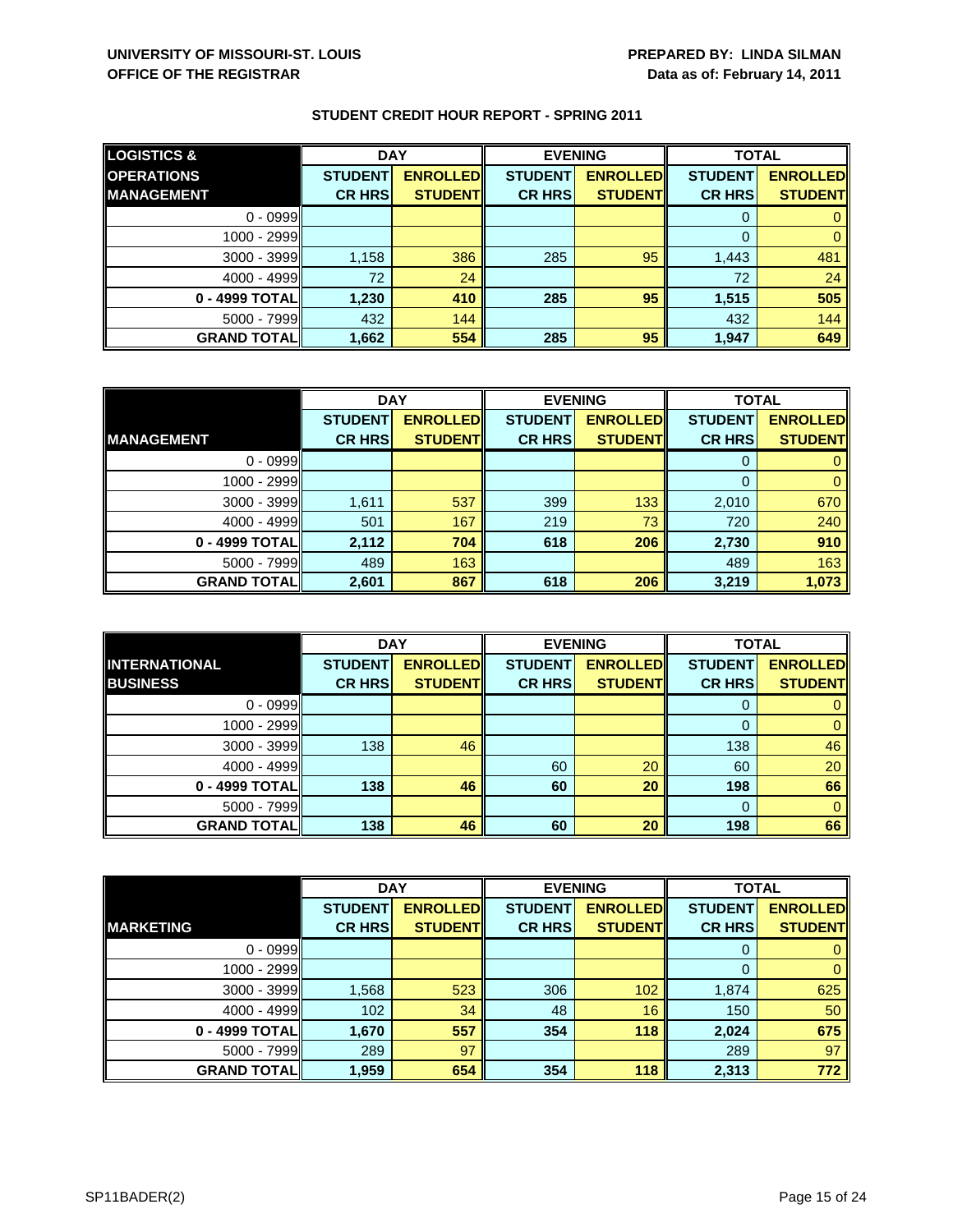|                    | <b>DAY</b>     |                 | <b>EVENING</b> |                 | <b>TOTAL</b>   |                 |
|--------------------|----------------|-----------------|----------------|-----------------|----------------|-----------------|
| <b>ADULT</b>       | <b>STUDENT</b> | <b>ENROLLED</b> | <b>STUDENT</b> | <b>ENROLLED</b> | <b>STUDENT</b> | <b>ENROLLED</b> |
| <b>EDUCATION</b>   | <b>CR HRS</b>  | <b>STUDENT</b>  | <b>CR HRS</b>  | <b>STUDENT</b>  | <b>CR HRS</b>  | <b>STUDENT</b>  |
| $0 - 0999$         |                |                 |                |                 |                |                 |
| 1000 - 2999        |                |                 |                |                 |                |                 |
| $3000 - 3999$      |                |                 |                |                 |                |                 |
| $4000 - 4999$      |                |                 |                |                 |                |                 |
| 0 - 4999 TOTAL     |                |                 | 0              |                 | 0              |                 |
| 5000 - 7999        | 99             | 33              |                |                 | 99             | 33              |
| <b>GRAND TOTAL</b> | 99             | 33              | 0              |                 | 99             | 33              |

|                    | <b>DAY</b>     |                 | <b>EVENING</b> |                 | <b>TOTAL</b>   |                 |
|--------------------|----------------|-----------------|----------------|-----------------|----------------|-----------------|
| <b>COUNSELOR</b>   | <b>STUDENT</b> | <b>ENROLLED</b> | <b>STUDENT</b> | <b>ENROLLED</b> | <b>STUDENT</b> | <b>ENROLLED</b> |
| <b>EDUCATION</b>   | <b>CR HRS</b>  | <b>STUDENT</b>  | <b>CR HRS</b>  | <b>STUDENT</b>  | <b>CR HRS</b>  | <b>STUDENT</b>  |
| $0 - 0999$         |                |                 |                |                 |                |                 |
| 1000 - 2999        |                |                 |                |                 | 0              |                 |
| $3000 - 3999$      |                |                 |                |                 |                |                 |
| $4000 - 4999$      |                |                 |                |                 |                |                 |
| 0 - 4999 TOTAL     |                |                 | 0              |                 |                |                 |
| $5000 - 7999$      | 1,010          | 336             |                |                 | 1,010          | 336             |
| <b>GRAND TOTAL</b> | 1,010          | 336             | ŋ              |                 | 1,010          | 336             |

|                        | <b>DAY</b>     |                 |                | <b>EVENING</b>  | <b>TOTAL</b>   |                 |
|------------------------|----------------|-----------------|----------------|-----------------|----------------|-----------------|
| <b>EARLY CHILDHOOD</b> | <b>STUDENT</b> | <b>ENROLLED</b> | <b>STUDENT</b> | <b>ENROLLED</b> | <b>STUDENT</b> | <b>ENROLLED</b> |
| <b>EDUCATION</b>       | <b>CR HRS</b>  | <b>STUDENT</b>  | <b>CR HRS</b>  | <b>STUDENT</b>  | <b>CR HRS</b>  | <b>STUDENT</b>  |
| $0 - 0999$             |                |                 |                |                 |                |                 |
| 1000 - 2999            |                |                 |                |                 | 0              | 0               |
| $3000 - 3999$          | 125            | 67              | 57             | 21              | 182            | 88              |
| $4000 - 4999$          | 384            | 84              | 75             | 25              | 459            | 109             |
| 0 - 4999 TOTALI        | 509            | 151             | 132            | 46              | 641            | 197             |
| $5000 - 7999$          |                |                 |                |                 | $\Omega$       |                 |
| <b>GRAND TOTAL</b>     | 509            | 151             | 132            | 46              | 641            | 197             |

|                    | <b>DAY</b>     |                 |                | <b>EVENING</b>  | <b>TOTAL</b>   |                 |
|--------------------|----------------|-----------------|----------------|-----------------|----------------|-----------------|
|                    | <b>STUDENT</b> | <b>ENROLLED</b> | <b>STUDENT</b> | <b>ENROLLED</b> | <b>STUDENT</b> | <b>ENROLLED</b> |
| <b>EDUCATION</b>   | <b>CR HRS</b>  | <b>STUDENT</b>  | <b>CR HRS</b>  | <b>STUDENT</b>  | <b>CR HRS</b>  | <b>STUDENT</b>  |
| $0 - 0999$         |                |                 |                |                 | O              | 0               |
| 1000 - 2999        | 27             |                 |                |                 | 27             | 5               |
| $3000 - 3999$      |                |                 |                |                 | 0              | $\mathbf{0}$    |
| $4000 - 4999$      |                |                 |                |                 | 0              | $\mathbf{0}$    |
| 0 - 4999 TOTAL     | 27             |                 | 0              |                 | 27             | 5               |
| 5000 - 7999        | 451            | 177             |                |                 | 451            | 177             |
| <b>GRAND TOTAL</b> | 478            | 182             | $\bf{0}$       | n               | 478            | 182             |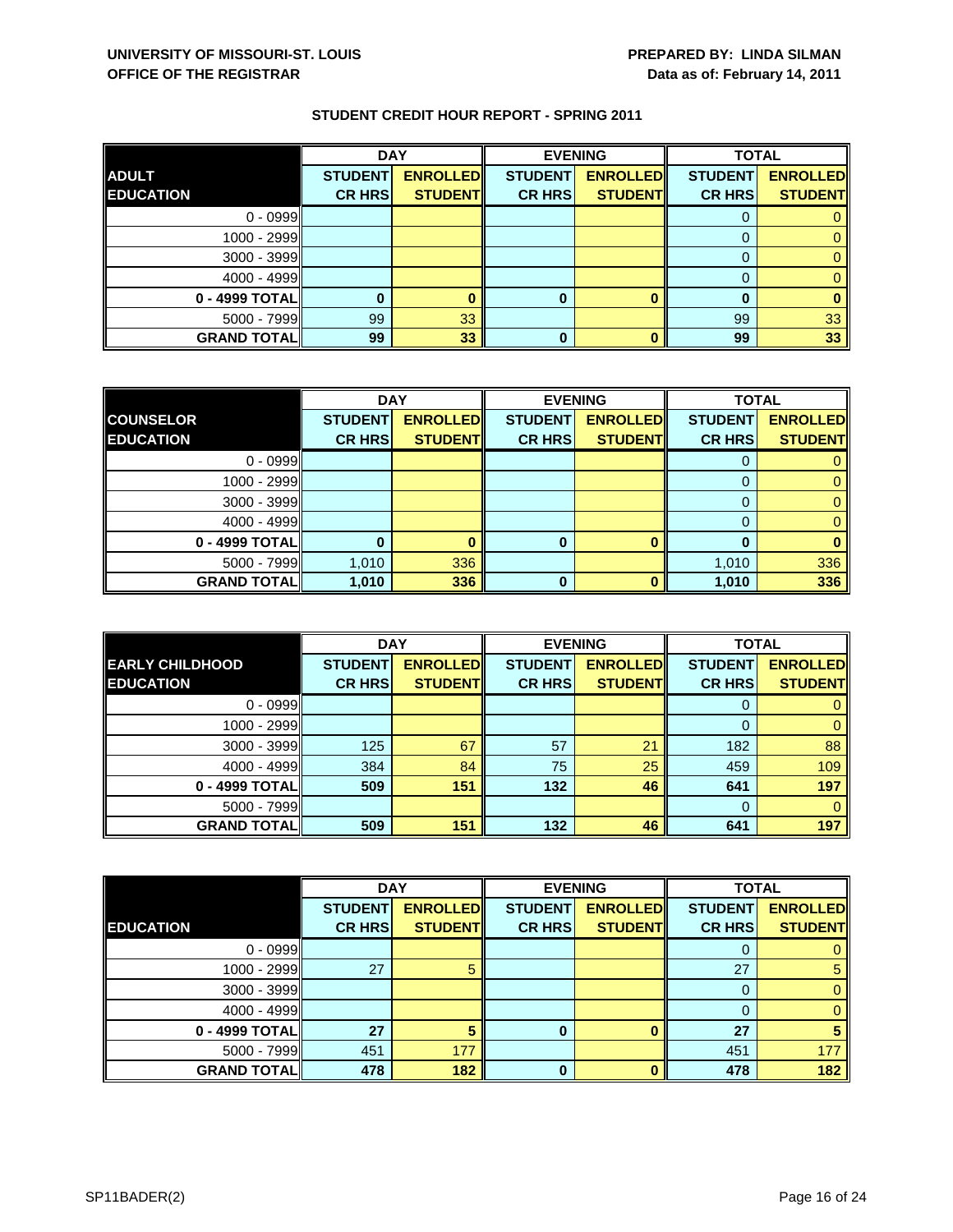|                       | <b>DAY</b>     |                 | <b>EVENING</b> |                 | <b>TOTAL</b>   |                 |
|-----------------------|----------------|-----------------|----------------|-----------------|----------------|-----------------|
| <b>EDUCATIONAL</b>    | <b>STUDENT</b> | <b>ENROLLED</b> | <b>STUDENT</b> | <b>ENROLLED</b> | <b>STUDENT</b> | <b>ENROLLED</b> |
| <b>ADMINISTRATION</b> | <b>CR HRS</b>  | <b>STUDENT</b>  | <b>CR HRS</b>  | <b>STUDENT</b>  | <b>CR HRS</b>  | <b>STUDENT</b>  |
| $0 - 0999$            |                |                 |                |                 |                |                 |
| $1000 - 2999$         |                |                 |                |                 |                |                 |
| $3000 - 3999$         |                |                 |                |                 |                |                 |
| $4000 - 4999$         |                |                 |                |                 |                |                 |
| 0 - 4999 TOTAL        |                |                 | 0              |                 |                |                 |
| $5000 - 7999$         | 519            | 173             |                |                 | 519            | 173             |
| <b>GRAND TOTAL</b>    | 519            | 173             | 0              |                 | 519            | 173             |

|                    |                | <b>DAY</b><br><b>EVENING</b> |                | <b>TOTAL</b>    |                |                 |
|--------------------|----------------|------------------------------|----------------|-----------------|----------------|-----------------|
| <b>EDUCATIONAL</b> | <b>STUDENT</b> | <b>ENROLLED</b>              | <b>STUDENT</b> | <b>ENROLLED</b> | <b>STUDENT</b> | <b>ENROLLED</b> |
| <b>FOUNDATIONS</b> | <b>CR HRS</b>  | <b>STUDENT</b>               | <b>CR HRS</b>  | <b>STUDENT</b>  | <b>CR HRS</b>  | <b>STUDENT</b>  |
| $0 - 0999$         |                |                              |                |                 |                |                 |
| $1000 - 2999$      |                |                              |                |                 |                |                 |
| $3000 - 3999$      |                |                              |                |                 |                |                 |
| $4000 - 4999$      |                |                              |                |                 |                |                 |
| 0 - 4999 TOTAL     |                |                              | 0              |                 |                |                 |
| $5000 - 7999$      |                |                              |                |                 |                |                 |
| <b>GRAND TOTAL</b> |                |                              |                |                 |                |                 |

|                                         | <b>DAY</b>     |                                   |                | <b>EVENING</b>                    |                | <b>TOTAL</b>    |  |
|-----------------------------------------|----------------|-----------------------------------|----------------|-----------------------------------|----------------|-----------------|--|
| <b>EDUCATIONAL</b><br><b>PSYCHOLOGY</b> | <b>STUDENT</b> | <b>ENROLLED</b><br><b>STUDENT</b> | <b>STUDENT</b> | <b>ENROLLED</b><br><b>STUDENT</b> | <b>STUDENT</b> | <b>ENROLLED</b> |  |
|                                         | <b>CR HRS</b>  |                                   | <b>CR HRS</b>  |                                   | <b>CR HRS</b>  | <b>STUDENT</b>  |  |
| $0 - 0999$                              |                |                                   |                |                                   |                |                 |  |
| $1000 - 2999$                           | 27             | g                                 | 9              | $\mathbf{\Omega}$                 | 36             | 12 <sup>2</sup> |  |
| $3000 - 3999$                           | 12             |                                   |                |                                   | 12             |                 |  |
| $4000 - 4999$                           |                |                                   |                |                                   |                |                 |  |
| 0 - 4999 TOTALI                         | 39             | 13                                | 9              |                                   | 48             | 16              |  |
| $5000 - 7999$                           | 433            | 136                               |                |                                   | 433            | 136             |  |
| <b>GRAND TOTAL</b>                      | 472            | 149                               | 9              |                                   | 481            | 152             |  |

|                    | <b>DAY</b>     |                 | <b>EVENING</b> |                 | <b>TOTAL</b>   |                 |
|--------------------|----------------|-----------------|----------------|-----------------|----------------|-----------------|
| <b>EDUCATIONAL</b> | <b>STUDENT</b> | <b>ENROLLED</b> | <b>STUDENT</b> | <b>ENROLLED</b> | <b>STUDENT</b> | <b>ENROLLED</b> |
| <b>RESEARCH</b>    | <b>CR HRS</b>  | <b>STUDENT</b>  | <b>CR HRS</b>  | <b>STUDENT</b>  | <b>CR HRS</b>  | <b>STUDENT</b>  |
| $0 - 0999$         |                |                 |                |                 | 0              | 0               |
| 1000 - 2999        |                |                 |                |                 | 0              | $\mathbf{0}$    |
| $3000 - 3999$      |                |                 | 63             | 21              | 63             | 21              |
| $4000 - 4999$      |                |                 |                |                 | 0              | $\mathbf{0}$    |
| 0 - 4999 TOTAL     |                |                 | 63             | 21              | 63             | 21              |
| $5000 - 7999$      | 525            | 175             |                |                 | 525            | 175             |
| <b>GRAND TOTAL</b> | 525            | 175             | 63             | 21              | 588            | 196             |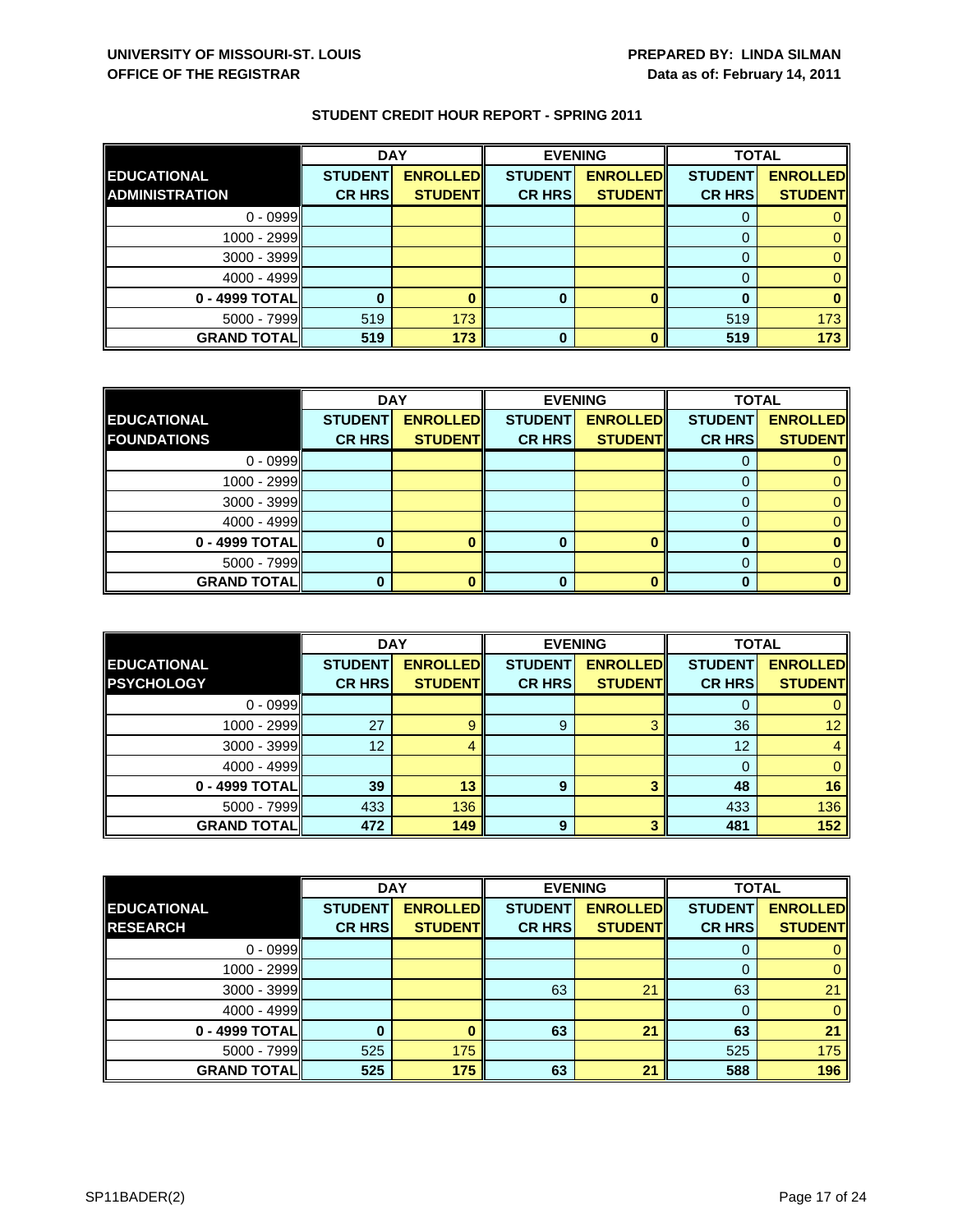|                    | <b>DAY</b>     |                 | <b>EVENING</b> |                 | <b>TOTAL</b>   |                 |
|--------------------|----------------|-----------------|----------------|-----------------|----------------|-----------------|
| <b>EDUCATIONAL</b> | <b>STUDENT</b> | <b>ENROLLED</b> | <b>STUDENT</b> | <b>ENROLLED</b> | <b>STUDENT</b> | <b>ENROLLED</b> |
| <b>TECHNOLOGY</b>  | <b>CR HRS</b>  | <b>STUDENT</b>  | <b>CR HRS</b>  | <b>STUDENT</b>  | <b>CR HRS</b>  | <b>STUDENT</b>  |
| $0 - 0999$         |                |                 |                |                 |                |                 |
| $1000 - 2999$      |                |                 |                |                 |                |                 |
| $3000 - 3999$      |                |                 |                |                 |                |                 |
| $4000 - 4999$      |                |                 |                |                 |                |                 |
| 0 - 4999 TOTAL     |                |                 | 0              |                 |                |                 |
| $5000 - 7999$      | 63             | 21              |                |                 | 63             | 21              |
| <b>GRAND TOTAL</b> | 63             | 21              | 0              |                 | 63             | 21              |

|                    | <b>DAY</b>     |                 |                | <b>EVENING</b>  | <b>TOTAL</b>   |                 |
|--------------------|----------------|-----------------|----------------|-----------------|----------------|-----------------|
| <b>ELEMENTARY</b>  | <b>STUDENT</b> | <b>ENROLLED</b> | <b>STUDENT</b> | <b>ENROLLED</b> | <b>STUDENT</b> | <b>ENROLLED</b> |
| <b>EDUCATION</b>   | <b>CR HRS</b>  | <b>STUDENT</b>  | <b>CR HRS</b>  | <b>STUDENT</b>  | <b>CR HRS</b>  | <b>STUDENT</b>  |
| $0 - 0999$         |                |                 |                |                 |                |                 |
| 1000 - 2999        | 60             | 20              |                |                 | 60             | 20              |
| $3000 - 3999$      | 327            | 109             | 96             | 32              | 423            | 141             |
| $4000 - 4999$      | 1,503          | 320             | 201            | 67              | 1,704          | 387             |
| 0 - 4999 TOTAL     | 1,890          | 449             | 297            | 99              | 2,187          | 548             |
| $5000 - 7999$      | 265            | 89              |                |                 | 265            | 89              |
| <b>GRAND TOTAL</b> | 2,155          | 538             | 297            | 99              | 2,452          | 637             |

|                             | <b>DAY</b>     |                 |                | <b>EVENING</b>  | <b>TOTAL</b>   |                 |
|-----------------------------|----------------|-----------------|----------------|-----------------|----------------|-----------------|
|                             | <b>STUDENT</b> | <b>ENROLLED</b> | <b>STUDENT</b> | <b>ENROLLED</b> | <b>STUDENT</b> | <b>ENROLLED</b> |
| <b>HEALTH &amp; PHYS ED</b> | <b>CR HRS</b>  | <b>STUDENT</b>  | <b>CR HRS</b>  | <b>STUDENT</b>  | <b>CR HRS</b>  | <b>STUDENT</b>  |
| $0 - 0999$                  |                |                 |                |                 |                |                 |
| 1000 - 2999                 |                |                 |                |                 |                |                 |
| $3000 - 3999$               |                |                 |                |                 |                |                 |
| $4000 - 4999$               |                |                 |                |                 |                |                 |
| 0 - 4999 TOTAL              |                |                 | 0              |                 |                |                 |
| $5000 - 7999$               |                |                 |                |                 |                |                 |
| <b>GRAND TOTAL</b>          |                |                 |                |                 |                |                 |

|                          | <b>DAY</b>     |                 |                | <b>EVENING</b>  | <b>TOTAL</b>   |                 |
|--------------------------|----------------|-----------------|----------------|-----------------|----------------|-----------------|
|                          | <b>STUDENT</b> | <b>ENROLLED</b> | <b>STUDENT</b> | <b>ENROLLED</b> | <b>STUDENT</b> | <b>ENROLLED</b> |
| <b>IHIGHER EDUCATION</b> | <b>CR HRS</b>  | <b>STUDENT</b>  | <b>CR HRS</b>  | <b>STUDENT</b>  | <b>CR HRS</b>  | <b>STUDENT</b>  |
| $0 - 0999$               |                |                 |                |                 | U              |                 |
| 1000 - 2999              |                |                 |                |                 | 0              | 0               |
| $3000 - 3999$            |                |                 |                |                 | 0              | 0               |
| $4000 - 4999$            |                |                 |                |                 | 0              | 0               |
| 0 - 4999 TOTAL           |                |                 | $\bf{0}$       |                 | O              | 0               |
| 5000 - 7999              | 243            | 81              |                |                 | 243            | 81              |
| <b>GRAND TOTAL</b>       | 243            | 81              | 0              |                 | 243            | 81              |

|                                                           | <b>DAY</b> |  | ----<br>ль |         |  |
|-----------------------------------------------------------|------------|--|------------|---------|--|
| $P - P$<br>SP <sub>1</sub><br><b>BADER</b> I<br>ו ושהטרון |            |  | Page 18    | of $24$ |  |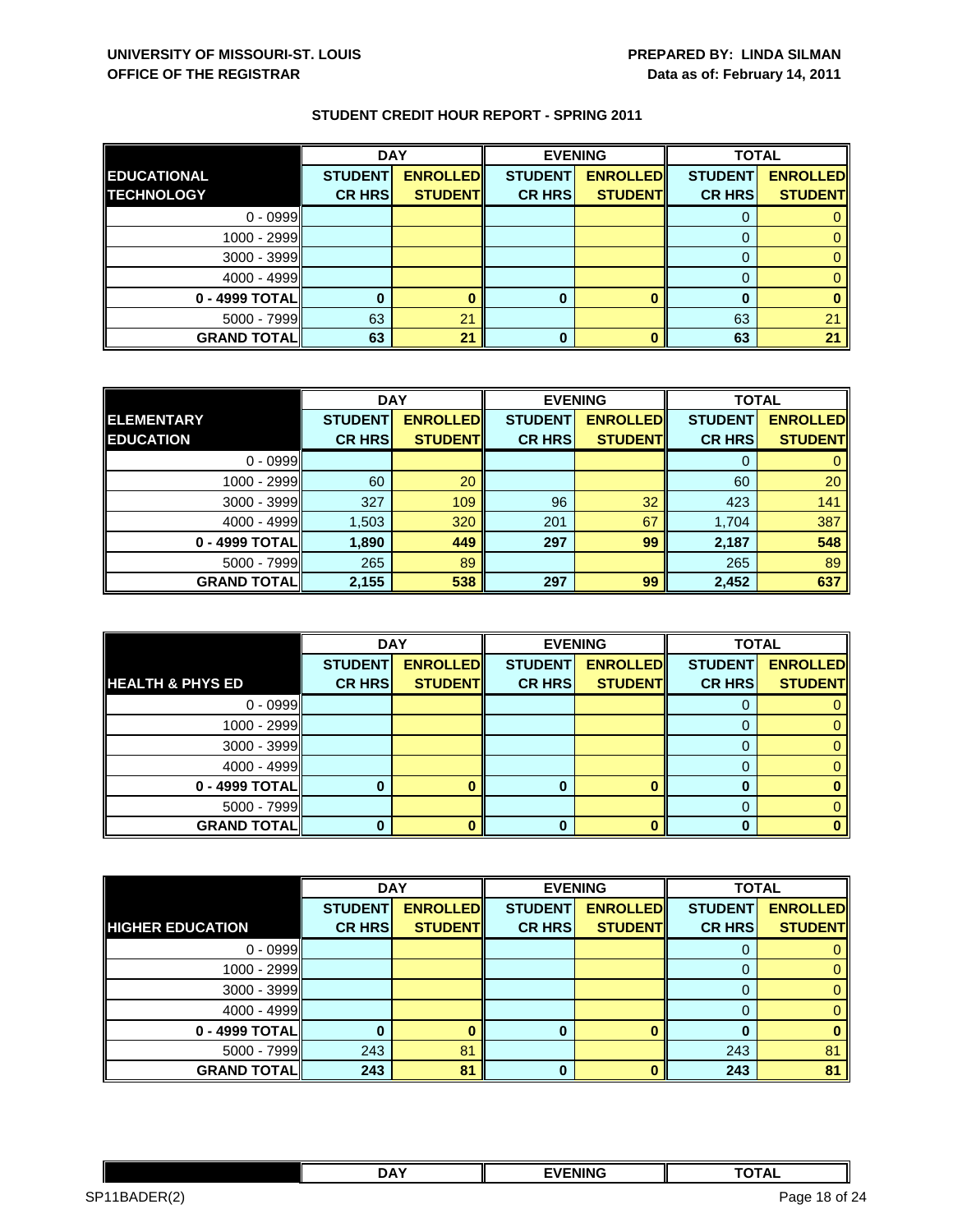|                         | <b>STUDENT</b> | <b>ENROLLED</b> | <b>STUDENT</b> | <b>ENROLLED</b> | <b>STUDENT</b> | <b>ENROLLED</b> |
|-------------------------|----------------|-----------------|----------------|-----------------|----------------|-----------------|
| <b>MIDDLE EDUCATION</b> | <b>CR HRS</b>  | <b>STUDENT</b>  | <b>CR HRS</b>  | <b>STUDENT</b>  | <b>CR HRS</b>  | <b>STUDENT</b>  |
| $0 - 0999$              |                |                 |                |                 |                |                 |
| $1000 - 2999$           |                |                 |                |                 |                |                 |
| $3000 - 3999$           |                |                 |                |                 |                |                 |
| $4000 - 4999$           | 69             | 23              | 39             | 13              | 108            | 36              |
| 0 - 4999 TOTALI         | 69             | 23              | 39             | 13              | 108            | 36              |
| $5000 - 7999$           |                |                 |                |                 |                |                 |
| <b>GRAND TOTAL</b>      | 69             | 23              | 39             | 13              | 108            | 36              |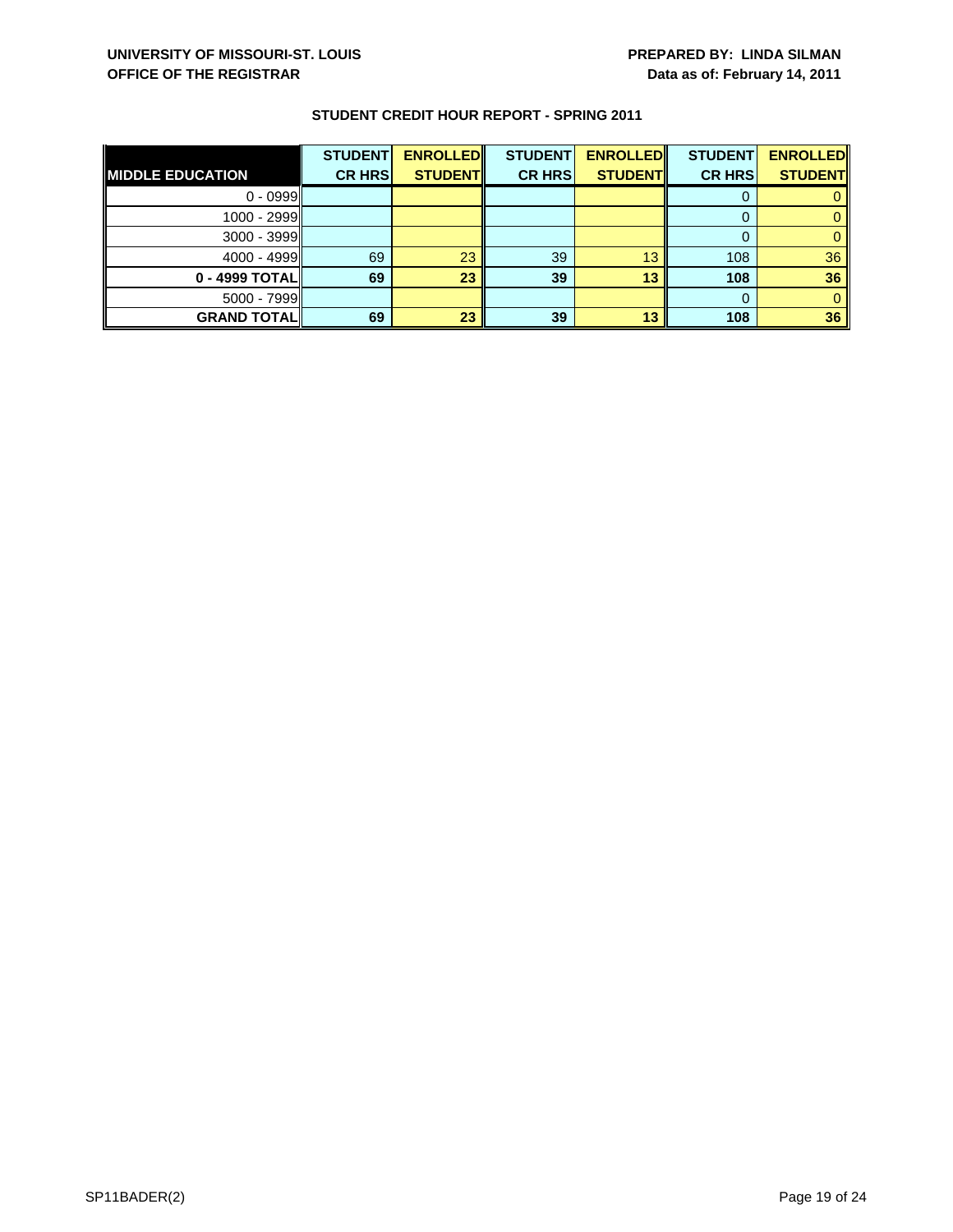|                    | <b>DAY</b>     |                 | <b>EVENING</b> |                 | <b>TOTAL</b>   |                 |
|--------------------|----------------|-----------------|----------------|-----------------|----------------|-----------------|
| <b>PHYSICAL</b>    | <b>STUDENT</b> | <b>ENROLLED</b> | <b>STUDENT</b> | <b>ENROLLED</b> | <b>STUDENT</b> | <b>ENROLLED</b> |
| <b>EDUCATION</b>   | <b>CR HRS</b>  | <b>STUDENT</b>  | <b>CR HRS</b>  | <b>STUDENT</b>  | <b>CR HRS</b>  | <b>STUDENT</b>  |
| $0 - 0999$         |                |                 |                |                 |                |                 |
| $1000 - 2999$      | 173            | 85              |                |                 | 173            | 85              |
| $3000 - 3999$      | 1,007          | 308             | 93             | 31              | 1,100          | 339             |
| $4000 - 4999$      | 102            | 17              |                |                 | 102            | 17              |
| 0 - 4999 TOTAL     | 1,282          | 410             | 93             | 31              | 1,375          | 441             |
| $5000 - 7999$      | 40             | 13              |                |                 | 40             | 13              |
| <b>GRAND TOTAL</b> | 1,322          | 423             | 93             | 31              | 1,415          | 454             |

|                    | <b>DAY</b>     |                 | <b>EVENING</b> |                 | <b>TOTAL</b>   |                 |
|--------------------|----------------|-----------------|----------------|-----------------|----------------|-----------------|
| <b>SECONDARY</b>   | <b>STUDENT</b> | <b>ENROLLED</b> | <b>STUDENT</b> | <b>ENROLLED</b> | <b>STUDENT</b> | <b>ENROLLED</b> |
| <b>EDUCATION</b>   | <b>CR HRS</b>  | <b>STUDENT</b>  | <b>CR HRS</b>  | <b>STUDENT</b>  | <b>CR HRS</b>  | <b>STUDENT</b>  |
| $0 - 0999$         |                |                 |                |                 |                |                 |
| 1000 - 2999        |                |                 |                |                 | O              |                 |
| $3000 - 3999$      | 6              |                 |                |                 | 6              |                 |
| $4000 - 4999$      | 1,588          | 234             | 57             | 19              | 1,645          | 253             |
| 0 - 4999 TOTAL     | 1,594          | 236             | 57             | 19              | 1,651          | 255             |
| $5000 - 7999$      | 145            | 51              |                |                 | 145            | 51              |
| <b>GRAND TOTAL</b> | 1,739          | 287             | 57             | 19              | 1,796          | 306             |

|                    | <b>DAY</b>     |                 |                | <b>EVENING</b>  | <b>TOTAL</b>   |                 |
|--------------------|----------------|-----------------|----------------|-----------------|----------------|-----------------|
| <b>SPECIAL</b>     | <b>STUDENT</b> | <b>ENROLLED</b> | <b>STUDENT</b> | <b>ENROLLED</b> | <b>STUDENT</b> | <b>ENROLLED</b> |
| <b>EDUCATION</b>   | <b>CR HRS</b>  | <b>STUDENT</b>  | <b>CR HRS</b>  | <b>STUDENT</b>  | <b>CR HRS</b>  | <b>STUDENT</b>  |
| $0 - 0999$         |                |                 |                |                 | U              |                 |
| $1000 - 2999$      |                |                 |                |                 | $\Omega$       | 0               |
| $3000 - 3999$      | 33             | 11              |                |                 | 33             |                 |
| $4000 - 4999$      | 282            | 65              | 36             | 12              | 318            | 77              |
| 0 - 4999 TOTALI    | 315            | 76              | 36             | 12              | 351            | 88              |
| $5000 - 7999$      | 279            | 93              |                |                 | 279            | 93              |
| <b>GRAND TOTAL</b> | 594            | 169             | 36             | 12              | 630            | 181             |

|                    | <b>DAY</b>     |                 |                | <b>EVENING</b>  | <b>TOTAL</b>   |                 |
|--------------------|----------------|-----------------|----------------|-----------------|----------------|-----------------|
| <b>TEACHER</b>     | <b>STUDENT</b> | <b>ENROLLED</b> | <b>STUDENT</b> | <b>ENROLLED</b> | <b>STUDENT</b> | <b>ENROLLED</b> |
| <b>EDUCATION</b>   | <b>CR HRS</b>  | <b>STUDENT</b>  | <b>CR HRS</b>  | <b>STUDENT</b>  | <b>CR HRS</b>  | <b>STUDENT</b>  |
| $0 - 0999$         |                |                 |                |                 | 0              | $\mathbf{0}$    |
| 1000 - 2999        | 764            | 213             | 139            | 40              | 903            | 253             |
| $3000 - 3999$      | 1,059          | 353             | 204            | 68              | 1,263          | 421             |
| $4000 - 4999$      | 105            | 35              | 102            | 34              | 207            | 69              |
| 0 - 4999 TOTAL     | 1,928          | 601             | 445            | 142             | 2,373          | 743             |
| $5000 - 7999$      | 1,049          | 334             |                |                 | 1,049          | 334             |
| <b>GRAND TOTAL</b> | 2,977          | 935             | 445            | 142             | 3,422          | 1,077           |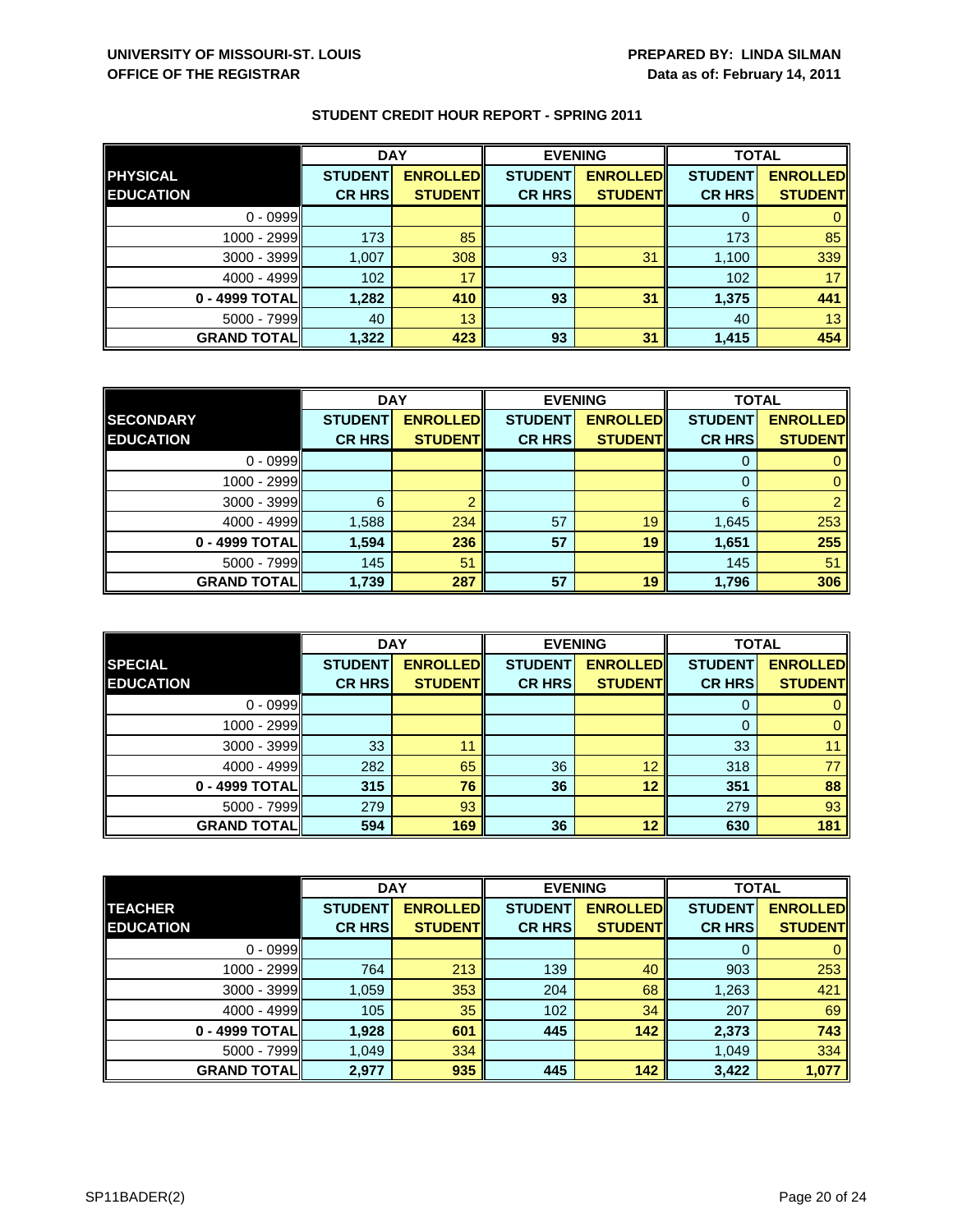|                           | <b>DAY</b>     |                 | <b>EVENING</b> |                 | <b>TOTAL</b>   |                 |
|---------------------------|----------------|-----------------|----------------|-----------------|----------------|-----------------|
| <b>TOTAL COLLEGE OF</b>   | <b>STUDENT</b> | <b>ENROLLED</b> | <b>STUDENT</b> | <b>ENROLLED</b> | <b>STUDENT</b> | <b>ENROLLED</b> |
| <b>ARTS &amp; SCIENCE</b> | <b>CR HRS</b>  | <b>STUDENTI</b> | <b>CR HRS</b>  | <b>STUDENT</b>  | <b>CR HRS</b>  | <b>STUDENT</b>  |
| $0 - 0999$                | 117            | 39              | 39             | 13              | 156            | 52              |
| $1000 - 2999$             | 33,275         | 10,423          | 5,545          | 1,728           | 38,820         | 12,151          |
| $3000 - 3999$             | 7,855          | 2,653           | 1,072          | 362             | 8,927          | 3,015           |
| $4000 - 4999$             | 4,811          | 1,692           | 1,591          | 559             | 6,402          | 2,251           |
| 0 - 4999 TOTALI           | 46,058         | 14,807          | 8,247          | 2,662           | 54,305         | 17,469          |
| $5000 - 7999$             | 5,084          | 1,816           | 0              |                 | 5,084          | 1,816           |
| <b>GRAND TOTAL</b>        | 51,142         | 16,623          | 8,247          | 2,662           | 59,389         | 19,285          |

|                                | <b>DAY</b>     |                 | <b>EVENING</b> |                 | <b>TOTAL</b>   |                 |
|--------------------------------|----------------|-----------------|----------------|-----------------|----------------|-----------------|
| <b>TOTAL COLLEGE OF</b>        | <b>STUDENT</b> | <b>ENROLLED</b> | <b>STUDENT</b> | <b>ENROLLED</b> | <b>STUDENT</b> | <b>ENROLLED</b> |
| <b>BUSINESS ADMINISTRATION</b> | <b>CR HRS</b>  | <b>STUDENT</b>  | <b>CR HRS</b>  | <b>STUDENT</b>  | <b>CR HRS</b>  | <b>STUDENT</b>  |
| $0 - 0999$                     |                |                 | 0              |                 |                |                 |
| 1000 - 2999                    | 3,378          | 1,126           | 807            | 269             | 4,185          | 1,395           |
| $3000 - 3999$                  | 7,059          | 2,355           | 2,351          | 791             | 9,410          | 3,146           |
| $4000 - 4999$                  | 801            | 267             | 564            | 188             | 1,365          | 455             |
| 0 - 4999 TOTAL                 | 11,238         | 3,748           | 3,722          | 1,248           | 14,960         | 4,996           |
| $5000 - 7999$                  | 3,357          | 1,123           | 0              |                 | 3,357          | 1,123           |
| <b>GRAND TOTAL</b>             | 14,595         | 4,871           | 3,722          | 1,248           | 18,317         | 6,119           |

|                                             | <b>DAY</b>     |                                    |                | <b>EVENING</b>                     | <b>TOTAL</b>   |                                   |
|---------------------------------------------|----------------|------------------------------------|----------------|------------------------------------|----------------|-----------------------------------|
| <b>TOTAL COLLEGE OF</b><br><b>EDUCATION</b> | <b>STUDENT</b> | <b>ENROLLED</b><br><b>STUDENTI</b> | <b>STUDENT</b> | <b>ENROLLED</b><br><b>STUDENTI</b> | <b>STUDENT</b> | <b>ENROLLED</b><br><b>STUDENT</b> |
|                                             | <b>CR HRS</b>  |                                    | <b>CR HRS</b>  |                                    | <b>CR HRS</b>  |                                   |
| $0 - 0999$                                  |                |                                    | 0              |                                    | O              | 0                                 |
| 1000 - 2999                                 | 1,051          | 332                                | 148            | 43                                 | 1,199          | 375                               |
| 3000 - 3999                                 | 2,569          | 854                                | 513            | 173                                | 3,082          | 1,027                             |
| $4000 - 4999$                               | 4,033          | 778                                | 510            | 170                                | 4,543          | 948                               |
| 0 - 4999 TOTALI                             | 7,653          | 1,964                              | 1,171          | 386                                | 8,824          | 2,350                             |
| $5000 - 7999$                               | 5,121          | 1,712                              | 0              |                                    | 5,121          | 1,712                             |
| <b>GRAND TOTAL</b>                          | 12,774         | 3,676                              | 1,171          | 386                                | 13,945         | 4,062                             |

|                              | <b>DAY</b>     |                 | <b>EVENING</b> |                 | <b>TOTAL</b>   |                 |
|------------------------------|----------------|-----------------|----------------|-----------------|----------------|-----------------|
| <b>TOTAL COLLEGE OF</b>      | <b>STUDENT</b> | <b>ENROLLED</b> | <b>STUDENT</b> | <b>ENROLLED</b> | <b>STUDENT</b> | <b>ENROLLED</b> |
| <b>FINE ARTS &amp; COMM.</b> | <b>CR HRS</b>  | <b>STUDENT</b>  | <b>CR HRS</b>  | <b>STUDENT</b>  | <b>CR HRS</b>  | <b>STUDENT</b>  |
| $0 - 0999$                   |                |                 | 0              |                 | O              | $\mathbf{0}$    |
| 1000 - 2999                  | 8,097          | 3,027           | 955            | 333             | 9,052          | 3,360           |
| $3000 - 3999$                | 2,658          | 935             | 204            | 68              | 2,862          | 1,003           |
| $4000 - 4999$                | 657            | 225             | 0              |                 | 657            | 225             |
| 0 - 4999 TOTAL               | 11,412         | 4,187           | 1,159          | 401             | 12,571         | 4,588           |
| $5000 - 7999$                | 288            | 95              | $\mathbf 0$    |                 | 288            | 95              |
| <b>GRAND TOTALI</b>          | 11,700         | 4,282           | 1,159          | 401             | 12,859         | 4,683           |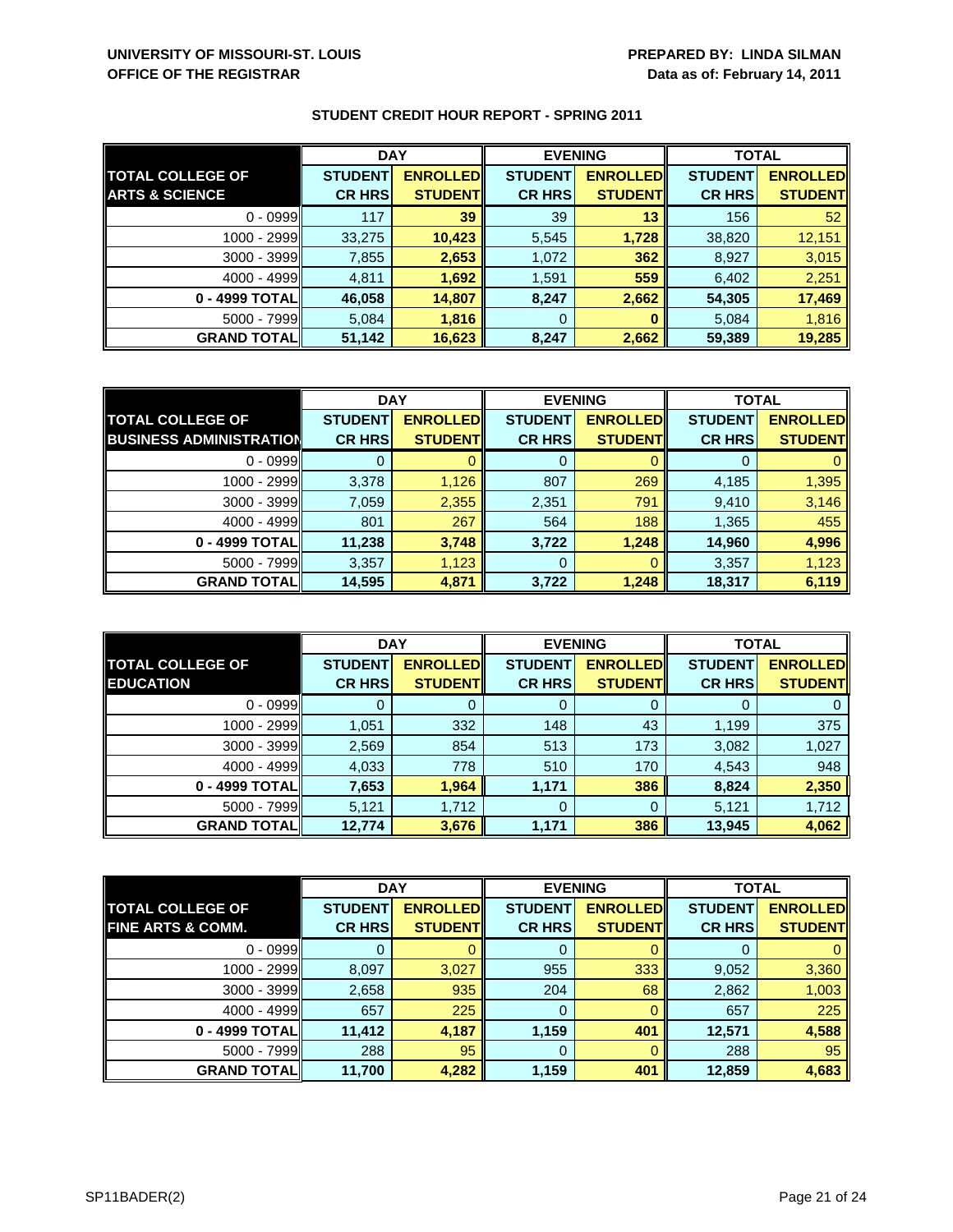|                             | <b>DAY</b>     |                 | <b>EVENING</b> |                 | <b>TOTAL</b>   |                 |
|-----------------------------|----------------|-----------------|----------------|-----------------|----------------|-----------------|
| UMSL/WU ENGINEERING         | <b>STUDENT</b> | <b>ENROLLED</b> | <b>STUDENT</b> | <b>ENROLLED</b> | <b>STUDENT</b> | <b>ENROLLED</b> |
| <b>PRE-ENGINEERING INC</b>  | <b>CR HRS</b>  | <b>STUDENT</b>  | <b>CR HRS</b>  | <b>STUDENT</b>  | <b>CR HRS</b>  | <b>STUDENT</b>  |
| 0 - 0999 Pre-Engineering    |                |                 |                |                 | $\Omega$       |                 |
| 1000 - 2999 Pre-Engineering |                |                 |                |                 | $\Omega$       | 0               |
| $0 - 0999$                  |                |                 |                |                 | $\Omega$       |                 |
| 1000 - 2999                 | 145            | 53              | 402            | 154             | 547            | 207             |
| $3000 - 3999$               | 39             | 13              | 647            | 228             | 686            | 241             |
| $4000 - 4999$               |                |                 | 547            | 211             | 547            | 211             |
| 0 - 4999 TOTAL              | 184            | 66              | 1,596          | 593             | 1,780          | 659             |
| 5000 - 7999                 |                |                 |                |                 | 0              |                 |
| <b>GRAND TOTAL</b>          | 184            | 66              | 1,596          | 593             | 1,780          | 659             |

|                         | <b>DAY</b>     |                 | <b>EVENING</b> |                 | <b>TOTAL</b>   |                 |
|-------------------------|----------------|-----------------|----------------|-----------------|----------------|-----------------|
| <b>TOTAL COLLEGE OF</b> | <b>STUDENT</b> | <b>ENROLLED</b> | <b>STUDENT</b> | <b>ENROLLED</b> | <b>STUDENT</b> | <b>ENROLLED</b> |
| <b>NURSING</b>          | <b>CR HRS</b>  | <b>STUDENT</b>  | <b>CR HRS</b>  | <b>STUDENT</b>  | <b>CR HRS</b>  | <b>STUDENT</b>  |
| $0 - 0999$              |                |                 |                |                 |                |                 |
| 1000 - 2999             | 132            | 44              |                |                 | 132            | 44              |
| $3000 - 3999$           | 3,376          | 900             | 249            | 83              | 3,625          | 983             |
| $4000 - 4999$           | 798            | 201             | 260            | 62              | 1,058          | 263             |
| 0 - 4999 TOTAL          | 4,306          | 1,145           | 509            | 145             | 4,815          | 1,290           |
| $5000 - 7999$           | 1,008          | 359             |                |                 | 1,008          | 359             |
| <b>GRAND TOTALI</b>     | 5,314          | 1,504           | 509            | 145             | 5,823          | 1,649           |

|                         | <b>DAY</b>     |                 | <b>EVENING</b> |                 | <b>TOTAL</b>   |                 |
|-------------------------|----------------|-----------------|----------------|-----------------|----------------|-----------------|
| <b>TOTAL COLLEGE OF</b> | <b>STUDENT</b> | <b>ENROLLED</b> | <b>STUDENT</b> | <b>ENROLLED</b> | <b>STUDENT</b> | <b>ENROLLED</b> |
| <b>OPTOMETRY</b>        | <b>CR HRS</b>  | <b>STUDENT</b>  | <b>CR HRS</b>  | <b>STUDENT</b>  | <b>CR HRS</b>  | <b>STUDENT</b>  |
| $0 - 0999$              |                |                 |                |                 |                |                 |
| 1000 - 2999             |                |                 |                |                 |                |                 |
| $3000 - 3999$           |                |                 |                |                 |                |                 |
| $4000 - 4999$           |                |                 |                |                 |                |                 |
| 0 - 4999 TOTAL          |                |                 | 0              |                 |                |                 |
| $5000 - 7999$           | 3,256          | 1,180           |                |                 | 3,256          | 1,180           |
| <b>GRAND TOTAL</b>      | 3,256          | 1,180           | 0              |                 | 3,256          | 1,180           |

|                    | <b>DAY</b>     |                 | <b>EVENING</b> |                 | <b>TOTAL</b>   |                 |
|--------------------|----------------|-----------------|----------------|-----------------|----------------|-----------------|
| <b>TOTAL</b>       | <b>STUDENT</b> | <b>ENROLLED</b> | <b>STUDENT</b> | <b>ENROLLED</b> | <b>STUDENT</b> | <b>ENROLLED</b> |
| <b>GRADUATE</b>    | <b>CR HRS</b>  | <b>STUDENTI</b> | <b>CR HRS</b>  | <b>STUDENT</b>  | <b>CR HRS</b>  | <b>STUDENT</b>  |
| $0 - 0999$         |                |                 |                |                 |                |                 |
| 1000 - 2999        |                |                 |                |                 |                | 0               |
| 3000 - 3999        |                |                 |                |                 |                |                 |
| $4000 - 4999$      | 17             | 17              | 95             | 49              | 112            | 66              |
| 0 - 4999 TOTAL     | 17             | 17              | 95             | 49              | 112            | 66              |
| $5000 - 7999$      | 535            | 189             |                |                 | 535            | 189             |
| <b>GRAND TOTAL</b> | 552            | 206             | 95             | 49              | 647            | 255             |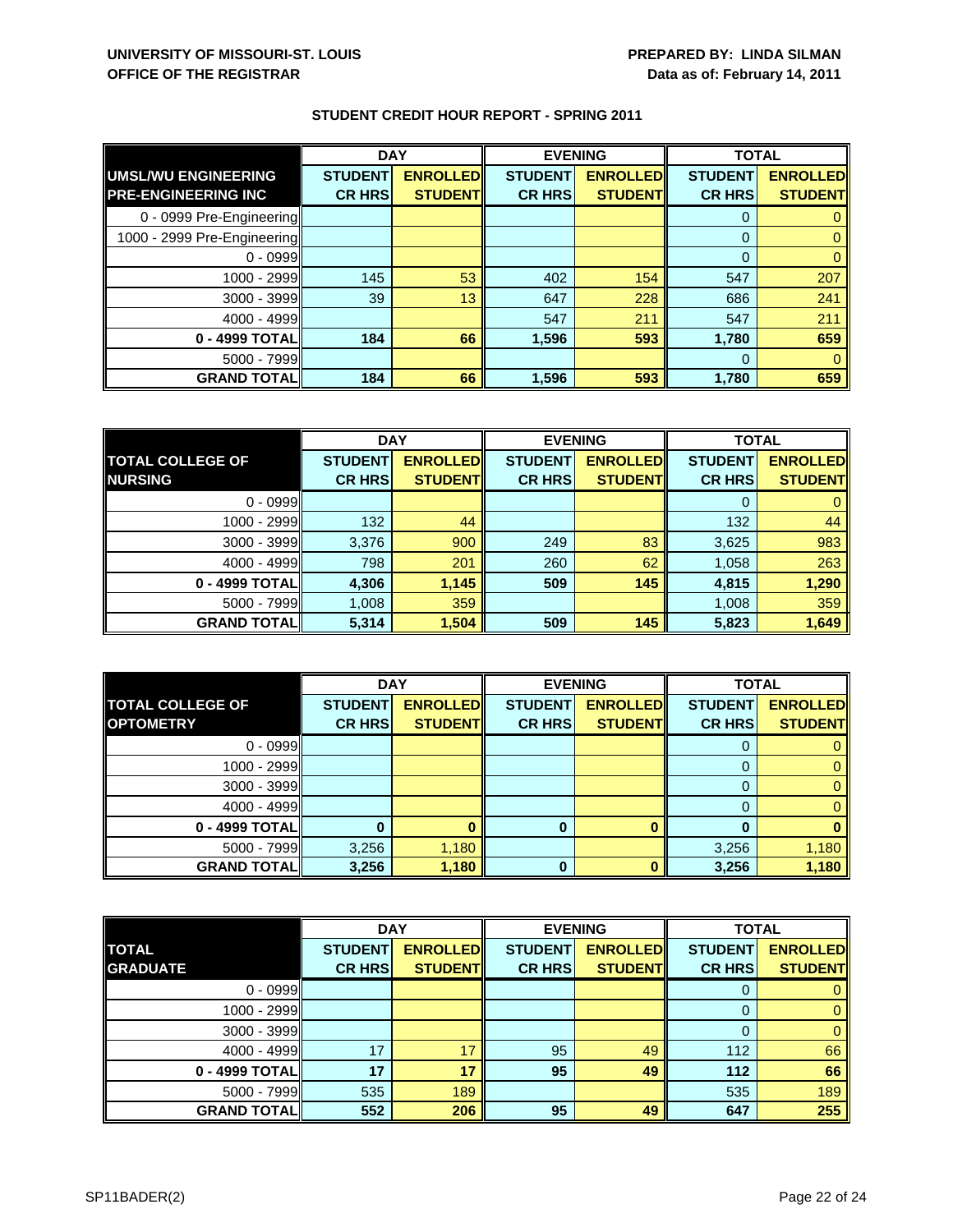|                         | <b>DAY</b>     |                 | <b>EVENING</b> |                 | <b>TOTAL</b>   |                 |
|-------------------------|----------------|-----------------|----------------|-----------------|----------------|-----------------|
| <b>TOTAL AIR &amp;</b>  | <b>STUDENT</b> | <b>ENROLLED</b> | <b>STUDENT</b> | <b>ENROLLED</b> | <b>STUDENT</b> | <b>ENROLLED</b> |
| <b>MILITARY SCIENCE</b> | <b>CR HRS</b>  | <b>STUDENT</b>  | <b>CR HRS</b>  | <b>STUDENT</b>  | <b>CR HRS</b>  | <b>STUDENT</b>  |
| $0 - 0999$              |                |                 |                |                 |                |                 |
| 1000 - 2999             | 21             |                 |                |                 | 21             |                 |
| $3000 - 3999$           | 6              |                 |                |                 | 6              |                 |
| $4000 - 4999$           | 12             |                 |                |                 | 12             |                 |
| $0 - 4999$ TOTAL        | 39             | 14              | 0              |                 | 39             | 14              |
| $5000 - 7999$           |                |                 |                |                 |                |                 |
| <b>GRAND TOTAL</b>      | 39             | 14              | 0              |                 | 39             | 14              |

|                    | <b>DAY</b>     |                 | <b>EVENING</b> |                 | <b>TOTAL</b>   |                 |
|--------------------|----------------|-----------------|----------------|-----------------|----------------|-----------------|
|                    | <b>STUDENT</b> | <b>ENROLLED</b> | <b>STUDENT</b> | <b>ENROLLED</b> | <b>STUDENT</b> | <b>ENROLLED</b> |
| <b>TOTAL CO-OP</b> | <b>CR HRS</b>  | <b>STUDENT</b>  | <b>CR HRS</b>  | <b>STUDENT</b>  | <b>CR HRS</b>  | <b>STUDENT</b>  |
| $0 - 0999$         |                |                 |                |                 |                |                 |
| 1000 - 2999        |                |                 |                |                 | O              |                 |
| $3000 - 3999$      | 24             | റ               |                |                 | 24             |                 |
| 4000 - 4999        | 190.0          | 30              |                |                 | 190            | 30              |
| 0 - 4999 TOTAL     | 214.0          | 32              | 0              |                 | 214.0          | 32              |
| $5000 - 7999$      |                |                 |                |                 | 9              |                 |
| <b>GRAND TOTAL</b> | 223.0          | 33              | ŋ              |                 | 223            | 33              |

|                        | <b>DAY</b>     |                  | <b>EVENING</b> |                 | <b>TOTAL</b>   |                 |
|------------------------|----------------|------------------|----------------|-----------------|----------------|-----------------|
|                        | <b>STUDENT</b> | <b>ENROLLEDI</b> | <b>STUDENT</b> | <b>ENROLLED</b> | <b>STUDENT</b> | <b>ENROLLED</b> |
| <b>TOTAL ON CAMPUS</b> | <b>CR HRS</b>  | <b>STUDENT</b>   | <b>CR HRS</b>  | <b>STUDENT</b>  | <b>CR HRS</b>  | <b>STUDENT</b>  |
| $0 - 0999$             | 117            | 39               | 39             | 13              | 156            | 52              |
| $1000 - 2999$          | 46,099         | 15,013           | 7,857          | 2,527           | 53,956         | 17,540          |
| $3000 - 3999$          | 23,586         | 7,714            | 5,036          | 1,705           | 28,622         | 9,419           |
| $4000 - 4999$          | 11,319.0       | 3,214            | 3,567          | 1,239           | 14,886.0       | 4,453           |
| 0 - 4999 TOTAL         | 81,121.0       | 25,980           | 16,499         | 5,484           | 97,620.0       | 31,464          |
| $5000 - 7999$          | 18,658         | 6,475            | 0              | O               | 18,658         | 6,475           |
| <b>GRAND TOTALI</b>    | 99,779.0       | 32,455           | 16,499         | 5,484           | 116,278.0      | 37,939          |

| <b>TOTAL OFF CAMPUS</b> | <b>DAY</b>     |                 | <b>EVENING</b> |                 | <b>TOTAL</b>   |                 |
|-------------------------|----------------|-----------------|----------------|-----------------|----------------|-----------------|
| <b>CREDIT HOURS BY</b>  | <b>STUDENT</b> | <b>ENROLLED</b> | <b>STUDENT</b> | <b>ENROLLED</b> | <b>STUDENT</b> | <b>ENROLLED</b> |
| <b>COURSE LEVEL</b>     | <b>CR HRS</b>  | <b>STUDENT</b>  | <b>CR HRS</b>  | <b>STUDENT</b>  | <b>CR HRS</b>  | <b>STUDENT</b>  |
| $0 - 0999$              |                |                 |                |                 | $\Omega$       | $\mathbf{0}$    |
| 1000 - 2999             | 6,645          | 2,138           | 342            | 114             | 6,987          | 2,252           |
| $3000 - 3999$           | 1,077          | 370             |                |                 | 1,077          | 370             |
| $4000 - 4999$           | 1,079          | 320             |                |                 | 1,079          | 320             |
| 0 - 4999 TOTALI         | 8,801          | 2,828           | 342            | 114             | 9,143          | 2,942           |
| $5000 - 7999$           | 2,380          | 783             |                |                 | 2,380          | 783             |
| <b>GRAND TOTAL</b>      | 11,181         | 3,611           | 342            | 114             | 11,523         | 3,725           |